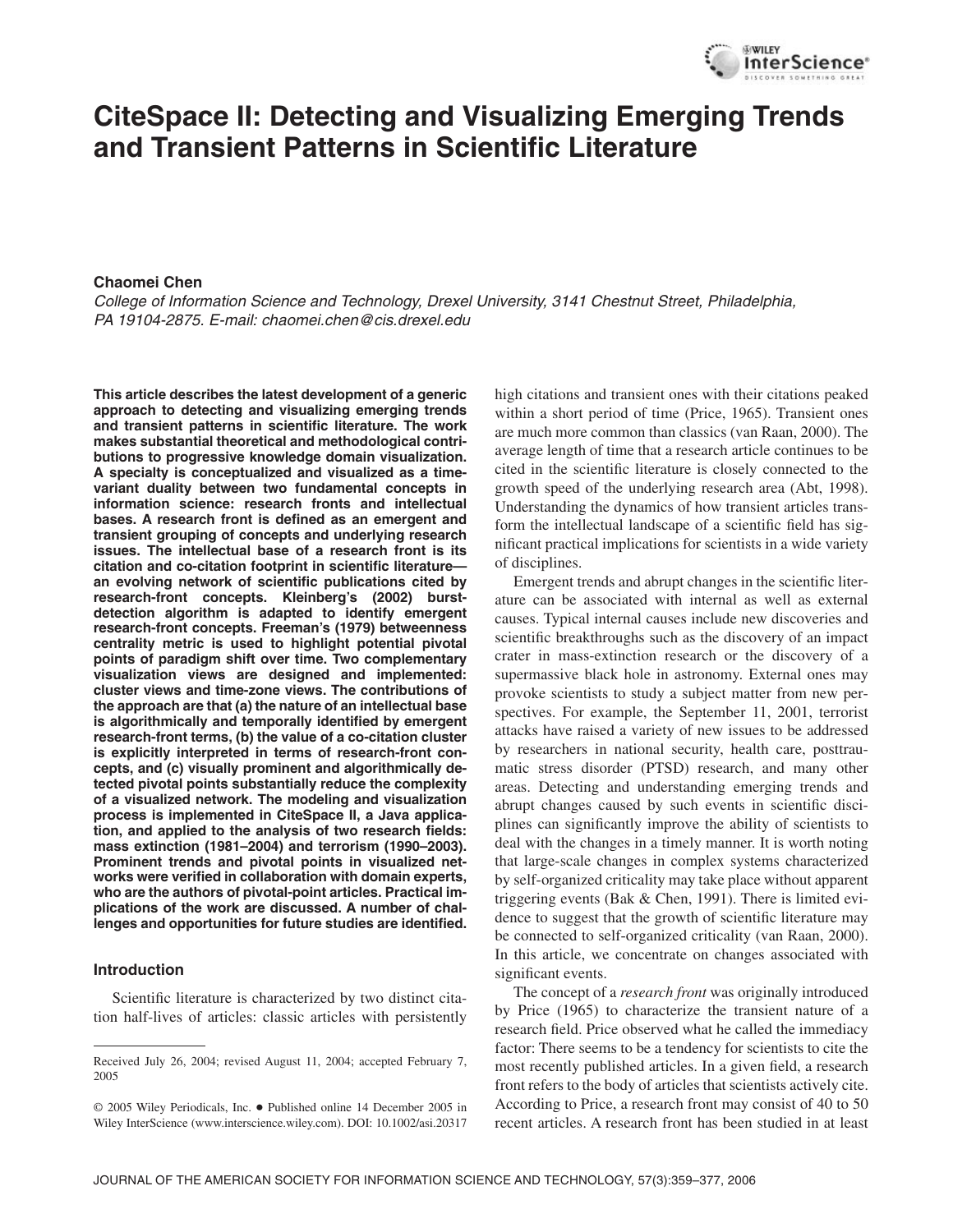three forms: (a) a cluster of co-cited articles (Chen & Morris, 2003; Small & Griffith, 1974), (b) a cluster of co-cited articles and all articles that cite the cluster (Garfield, 1994; Garfield & Torpie, 1964), and (c) a cluster of articles that cite a common group of articles (Morris, Yen, Wu, & Asnake, 2003).

The concept of an intellectual base is useful to further clarify the nature of a research front (Persson, 1994). If we define a research front as the state of the art of a specialty (i.e., a line of research), what is cited by the research front forms its intellectual base. A specialty can be conceptualized as a time-variant mapping  $\Phi(t)$  from its research front  $\Psi(t)$ to its intellectual base  $\Omega(t)$ .

$$
\Phi(t): \Psi(t) \blacktriangleright \Omega(t)
$$

The goal of our research is to develop a generic approach that can be used to detect and visualize emerging trends and abrupt changes in  $\Phi(t)$  over time. In particular,  $\Psi(t)$  is a group of words and phrases (i.e., *terms*) associated with emerging trends and sudden changes at time *t*. These terms are called *research-front terms*.  $\Omega(t)$  consists of groups of articles cited by articles in which research-front terms were found. The following notions summarize these relations, for example, *Stitle* denotes a set of title terms; *IsHotTopic* (term, *t*) denotes a Boolean function, and *article*<sup>0</sup> → *article* denotes that *article*<sup>0</sup> cites *article*. In particular, we illustrate the use of the new approach with two examples; one shows the impact of internal events, and the other shows the impact of external events.

$$
\Phi(t) : \Psi(t) \rightarrow \Omega(t)
$$
  
\n
$$
\Psi(t) = \{term \mid term \in S_{title} \cup S_{abstract} \cup S_{descript}
$$
  
\n
$$
\cup S_{identityier} \land IsHotTopic \ (term, t) \}
$$
  
\n
$$
\Omega(t) = \{article \mid term \in \Psi(t) \land term \in article_0 \land article_0 \rightarrow article \}
$$

The rest of the article is organized as follows. First, we summarize related work in detecting and visualizing emerging trends and abrupt changes in transient networks as well as quantitative studies of research fronts. Then we describe a new approach to detecting trends and changes in scientific literature, especially those due to triggering events. The goal is to enable domain analysts and scientists to identify and understand structural and temporal patterns clearly. We illustrate the new approach with two real-world examples: massextinction research (1981–2003) and terrorism research (1990–2003). The resultant research front maps are verified with domain experts. The results also are evaluated by examining the content of some of the relevant articles.

#### **Detecting and Tracking the Evolution of a Specialty**

Researchers have studied quantitative methods that can be used to identify and track the essence of a research front as it evolves over time. The transient nature of a research front poses challenges for scientists, research policy makers,

and many others to keep up with the rapid advances of the state of the art in science. Understanding the dynamics of a research front is essential for scientists, analysts, and decision makers to be able to identify emerging trends and sudden changes in the body of scientific knowledge.

#### *Research Fronts and Intellectual Bases*

A research front represents the state-of-the-art thinking of a research field. Price (1965) noticed the interesting tendency that the most frequently cited articles tend to be the most recent ones in the citation network of scientific articles. The *immediacy* effect gives a good explanation of the wellknown phenomenon of articles being considered obsolescent a few years after their publication. Price described an earlier conjecture made by Burton and Kebler (1960) that the periodical literature may be composed of two distinct types of literature with very different half-lives—the classic and the transient parts. The transient part essentially corresponds to what is called a *research front*. According to Price, "the research front builds on recent work, and the network becomes very tight" (p. 515). He estimated about 30 to 40 articles published before a citing article would constitute the research front relative to the citing article. Price arranged 200 articles on the N-rays subject chronologically and used a matrix of citations (column articles cite row articles) to depict the research front of the subject, showing that the boundary of the research front was about 50 articles published prior to the citing article. Clearly, it would be useful if the movement of such relatively small networks of articles can be tracked in the overwhelmingly large body of the literature.

Typical questions regarding a research front may include: How did it get started? What is the state of the art? What are the critical paths in its evolution? To address such questions, we need to detect and analyze emerging trends and abrupt changes associated with a research front over time. We also need to identify the focus of a research front at a particular time in the context of its intellectual base, to reveal significant intellectual turning points as a research front evolves, and to discover the interconnections between different research fronts.

Researchers studied the evolution of a field of study from a variety of perspectives. Small and Griffith (1974) represented currently activated scientific specialties as clusters of co-cited articles. The nature of a co-citation cluster was determined by word profiles. Suppose an article  $D_i$  in a cluster has been cited by *K* citing articles  $D_{i1}, D_{i2}, \ldots, D_{ik}$ . The four most frequently found words in the titles of  $D_{ij}$ 's are selected to form the word profile of the article  $D_i$ . By aggregating all the word profiles within a cluster and selecting the top-*N* most frequent words, one can easily extend the method to generate an *N*-word cluster profile. The distinct advantage of using such word profiles is its simplicity; however, the firstorder word profiles were limited to the titles of the *K* citing articles, thus they may not reveal the dynamics of underlying themes.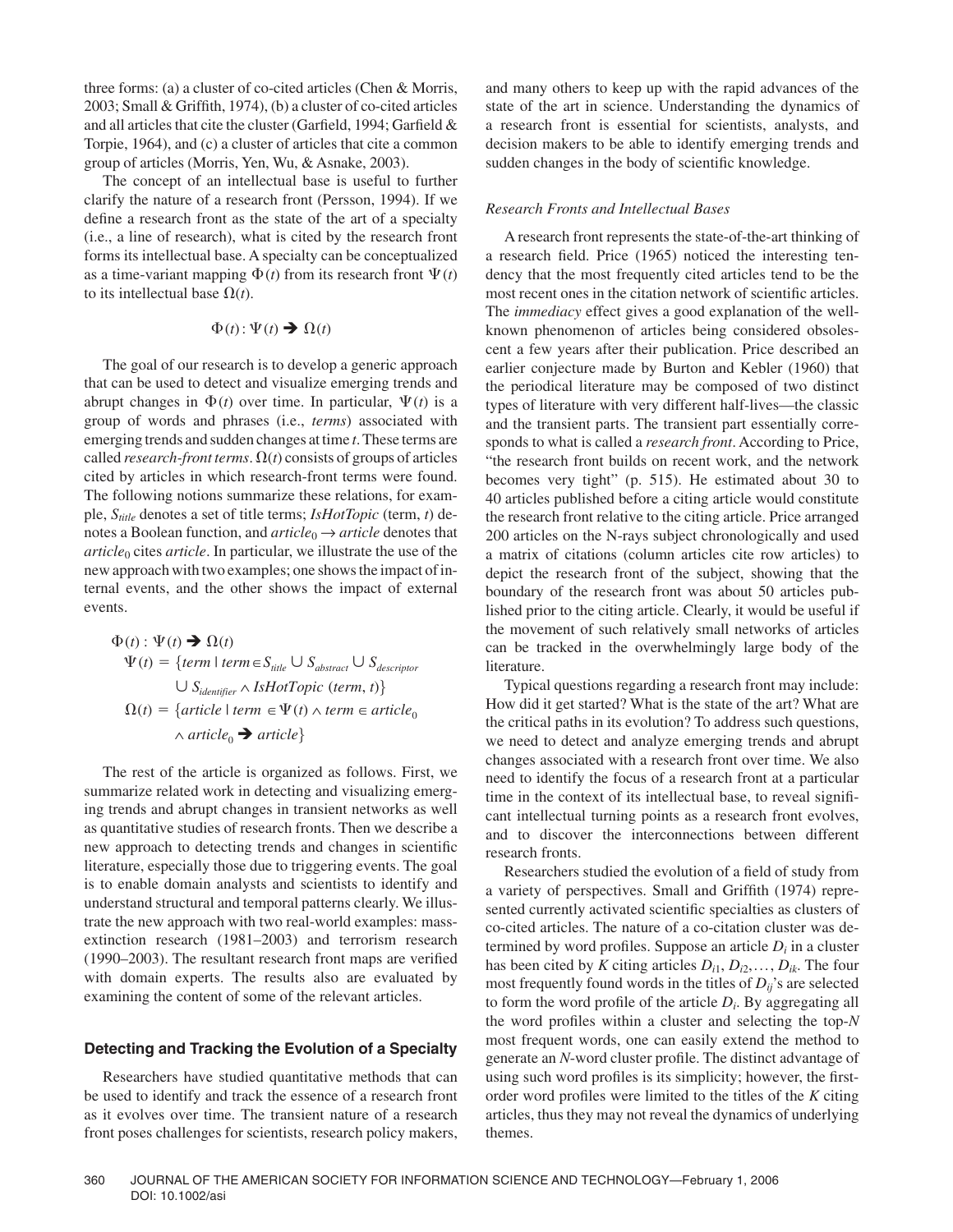Braam, Moed, and Raan (1991) defined a specialty as "focused attention by a number of scientific researchers to a set of related research problems and concepts" (p. 252). They studied the continuity and stability of a specialty in terms of the similarity between co-citation clusters across consecutive years. The similarity between two co-citation clusters is determined by comparing aggregated word profiles of the clusters. They identified a series of similar cocitation clusters over years as different phases of the same specialty, although they did not present graph-theoretical or other visual representations to illustrate the transformation from one phase to another.

In a study of research fronts and intellectual bases based on articles published in the *Journal of the American Society for Information Science* between 1986 and 1990, Persson (1994) made a distinction between a research front and an intellectual base: "In bibliometric terms, the citing articles form a research front, and the cited articles constitute an intellectual base" (p. 31). The intellectual base was represented by co-citation clusters. By gradually lowering the co-citation threshold, he demonstrated what he called a stepwise enlargement of the intellectual base—the intellectual base grew larger as more articles with lower co-citations were added to the co-citation clusters. Persson found that an intellectual base was remarkably stable over a long period of time. He noted that the correspondence between researchfront clusters and intellectual-base clusters is not selfevident since there is no restriction in terms of what cited articles were active when the research front was formed. In this article, we conceptualize a specialty as a time-variant mapping between its research front and its intellectual base.

Morris et al. (2003) described a timeline visualization of a research front, defined as groups of articles that consistently cited a fixed, time-invariant group of base articles. The research-front articles were clustered based on bibliographic coupling (Kessler, 1963).

The Special Topics series (http://www.esi-topics.com) is a Web-based service directed by Henry Small at the Institute for Scientific Information. The series reports scientific research areas that have experienced distinct advances in terms of citation profiles. The Special Topics series has drawn upon decades of work by Small (1977, 1999b, 2003; Small & Griffith, 1974). Clusters of co-cited articles are extracted from each year's citation data. Clusters from adjacent years are compared to identify new members as a sign of an emerging trend. The extent to which co-citation clusters in adjacent years overlap with one another provides a means for detecting the shift of research focus. Table 1 summarizes related work regarding research fronts and intellectual bases.

In this article, we chose not to restrict the citations to a fixed, time-invariant intellectual base; instead, we expect that a specialty's intellectual base will change over time along with the movement of its research front. In part, this is because we define a research front differently to emphasize emerging trends and abrupt changes as the defining features of a research front. A research front is the domain of a timevariant mapping, and its intellectual base is the co-domain of the mapping. Our new definition means that now the intellectual base of a research front is simply the citation trails of the research front in the literature.

Our goal is to determine to what extent the movement of a research front is coupled with the stability of its intellectual base. It also is of particular interest to identify what impact external events may have on the dynamics of the interrelationship between a research front and an intellectual base. For example, how does the discovery of compelling evidence shift the course of a research front?

## *Detecting Emerging Trends*

There is a growing interest in detecting emerging trends and tracking topics. Some researchers visualize various temporal patterns to aid trend detection (Erten, Harding, Kobourov, Wampler, & Yee, 2003), although it is still common to identify a trend based on statistical profiles (Popescul, Flake, Lawrence, Ungar, & Giles, 2000; Roy, Gevry, & Pottenger, 2002).

Research in Topic Detection and Tracking has primarily focused on five types of tasks: (a) story segmentation, (b) topic detection, (c) topic tracking, (d) first-story detection, and (e) story-link detection. Roy et al. (2002) surveyed existing methods for trend detection. Kontostathis, Galitsky, Pottenger, Roy, and Phelps (2003) gave a comprehensive survey of trend detection in text data mining.

Allan, Papka, and Lavrenko (1998) described a single pass algorithm for identifying new stories. Given a newly received story and a collection of existing stories, if the collection has no similar stories then the story is identified as a new story. Their algorithm worked well to distinguish stories on the Oklahoma City bombing in 1995 from the earlier ones on the World Trade Center attacks, but it did not single out the O.J. Simpson trial stories from other court cases.

Swan and Allan (1999) constructed a  $\chi^2$  distributionbased statistical model to determine the significance of received information. They tested their approach with CNN broadcast news and Reuters newswires, which is a subset of the Topic Detection and Tracking pilot study's corpus.

Text analysis may help to identify the most popular words used in articles over a particular period of time. The movement of an underlying thematic flow can be captured by the changes of such words. ThemeRiver (Havre, Hetzler, Whitney, & Nowell, 2002) is a visualization system that uses the metaphor of a river to depict thematic flows over time in a collection of articles. The thematic changes are shown along a time line of corresponding external events. A thematic river consists of frequency streams of terms; the changing width of a stream over time indicates the changes of term occurrences. The occurrence of an external event may be followed by sudden changes of thematic strengths.

Erten et al. (2003) described a temporal graph visualization of the categorization of articles in ACM conference proceedings using their system TGRIP to find the "hottest" topics in computing and identify steadily declining areas as well as rapidly growing ones. Their category graph consisted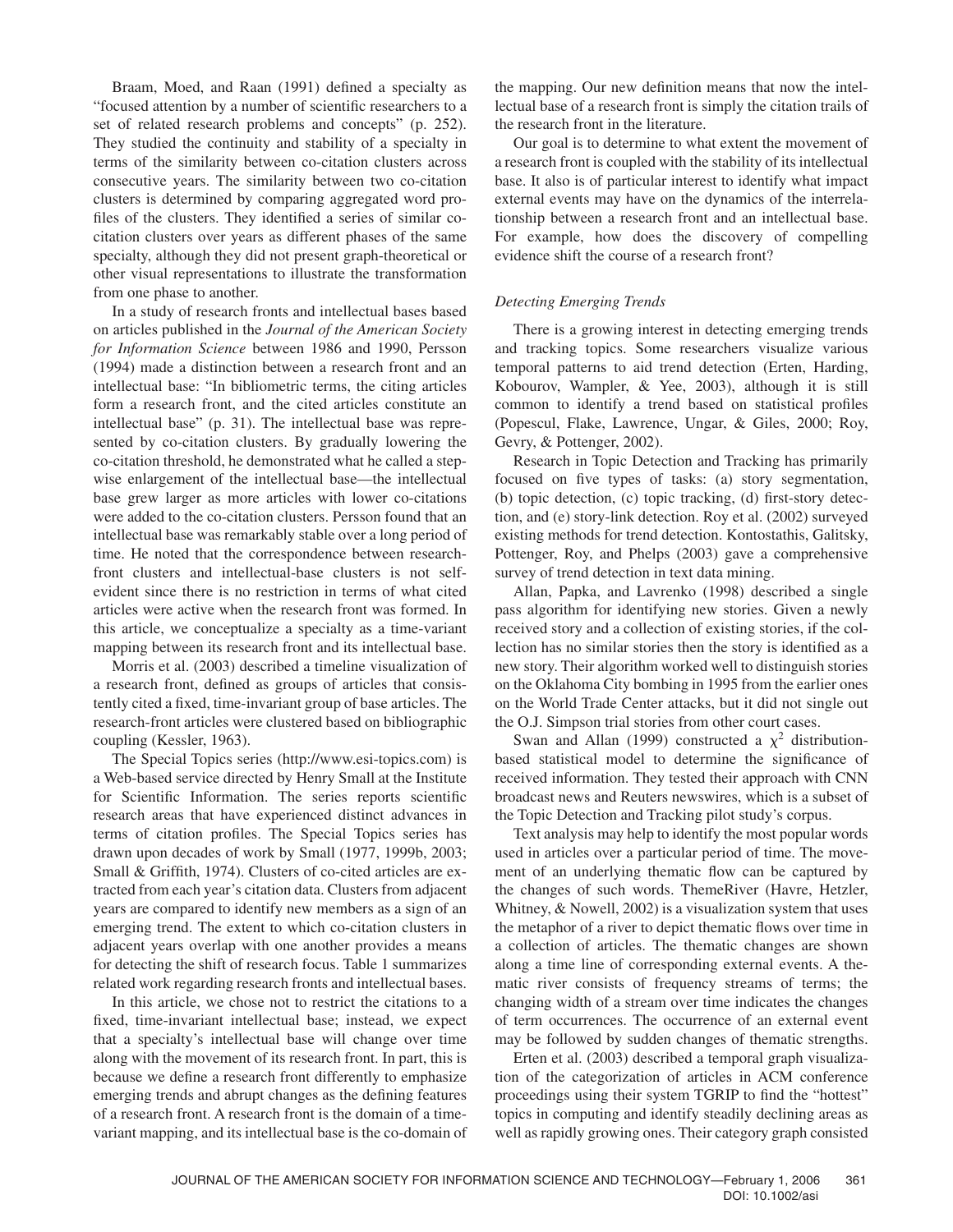| Author                         | Research front<br>Year |                                                                                                                      | Intellectual base                           | Cluster                                                                           | Labeling                                                                            |  |
|--------------------------------|------------------------|----------------------------------------------------------------------------------------------------------------------|---------------------------------------------|-----------------------------------------------------------------------------------|-------------------------------------------------------------------------------------|--|
| Price                          | 1965                   | Transient clusters of actively<br>cited recent (30–50) articles<br>from the perspective of a given<br>citing article | Not defined                                 | Recentness of<br>citations                                                        | N/A                                                                                 |  |
| Small & Griffith               | 1974                   | Co-citation clusters                                                                                                 | Not defined                                 | Co-citation                                                                       | Cited articles labeled by<br>word profiles derived<br>from citing articles          |  |
| Braam et al.                   | 1991                   | Focused attention to a set of<br>related problems and concepts                                                       |                                             | Co-citation                                                                       | Word profiles                                                                       |  |
| Garfield                       | 1994                   | Co-citation clusters plus citing<br>articles                                                                         |                                             | Co-citation                                                                       |                                                                                     |  |
| Persson                        | 1994                   | Articles citing the same literature                                                                                  | Citation image of a<br>research front       | Co-citation                                                                       | Articles labeled by title<br>words                                                  |  |
| Morris et al.                  | 2003                   | Groups of articles consistently<br>citing a fixed, time-invariant<br>group of base articles                          | Fixed, time-invariant<br>groups of articles | Bibliographic<br>coupling                                                         | Cluster labeled by<br>manually examined title<br>words                              |  |
| CiteSpace II (this<br>article) |                        | Emerging thematic trends and<br>surges of new topics                                                                 | Co-citation network                         | Hybrid networks<br>of co-cited<br>articles and<br>terms citing<br>these articles. | Terms from titles,<br>abstracts, and<br>descriptors of abrupt<br>frequency increase |  |

of multiple time slices. Changes between adjacent time slices were shown as edges weighted in proportion to the corresponding percent change. Trends in each year were identified by the top five title words that have the highest percentage of use. Words such as *design*, *system*, and *simulation* were persistently found on the list over time whereas *ADA*, *database*, and *parallel* were listed only for a few years before they disappeared. Their study did not use citation data.

A clustering technique was reported for identifying temporal trends in the CiteSeer document database (Popescul et al., 2000). First, influential articles were identified based on citations to seed clusters. Then, articles co-cited with the seeding article of a cluster were assigned to the cluster. The similarity between two clusters was determined by articles they have in common. Clusters were characterized by most frequently used title words in member articles.

#### *Identifying and Visualizing Specialties*

In traditional co-citation analysis, much of the focus is on individual clusters of co-cited articles, and few studies have particularly examined the interrelationships between specialty clusters except for the work of Griffith, Small, Stonehill, and Dey (1974) and Small (1999a) on disciplinary connections. Griffith et al. (1974) found that between-cluster co-citation links tend to be weaker than within-cluster co-citation links.

In a social network, the influence of an actor may depend on how he or she is connected to other members in the network. Granovetter (1973) emphasized the strength of weak ties. Burt (1992) introduced the concept of structural holes. Within-cluster links are often stronger than between-cluster links. The focus of traditional citation-network analysis is on

strong links (i.e., within cluster links). To understand how specialties and different thematic trends interact with each other, it is essential to study the nature of long-range, between-cluster links and understand why articles in different specialties were connected.

The centrality of a node is a graph-theoretical property that quantifies the importance of the node's position in a network. A commonly used centrality metric is the betweenness centrality (Freeman, 1979). It measures the percentage of the number of shortest paths in a network to which a given node belongs. Nodes with high-betweenness centrality tend to be found in paths connecting different clusters. This feature has been used in community-finding algorithms to identify and separate clusters (Girvan & Newman, 2002).

Centrality metrics provide a computational method for finding pivotal points between different specialties or tipping points in an evolving network. An advantage of such a graph-theoretical method is that it is applicable to a wide variety of subject domains because the method is independent of any domain knowledge. Working with a small number of pivotal points, instead of the entire network, has several desirable practical implications. First, if these pivotal points characterize the structural and dynamical nature of a domain, the user's cognitive load would be considerably reduced. Second, subsequent processing such as automatic text summarization and natural language processing algorithms can be effectively limited to the small number of more focused pivotal points. Third, a pivotal-pointbased approach extends word-profile-based approaches because pivotal points are identified based on their global graph-theoretical properties whereas word profiles are based on first-order frequencies.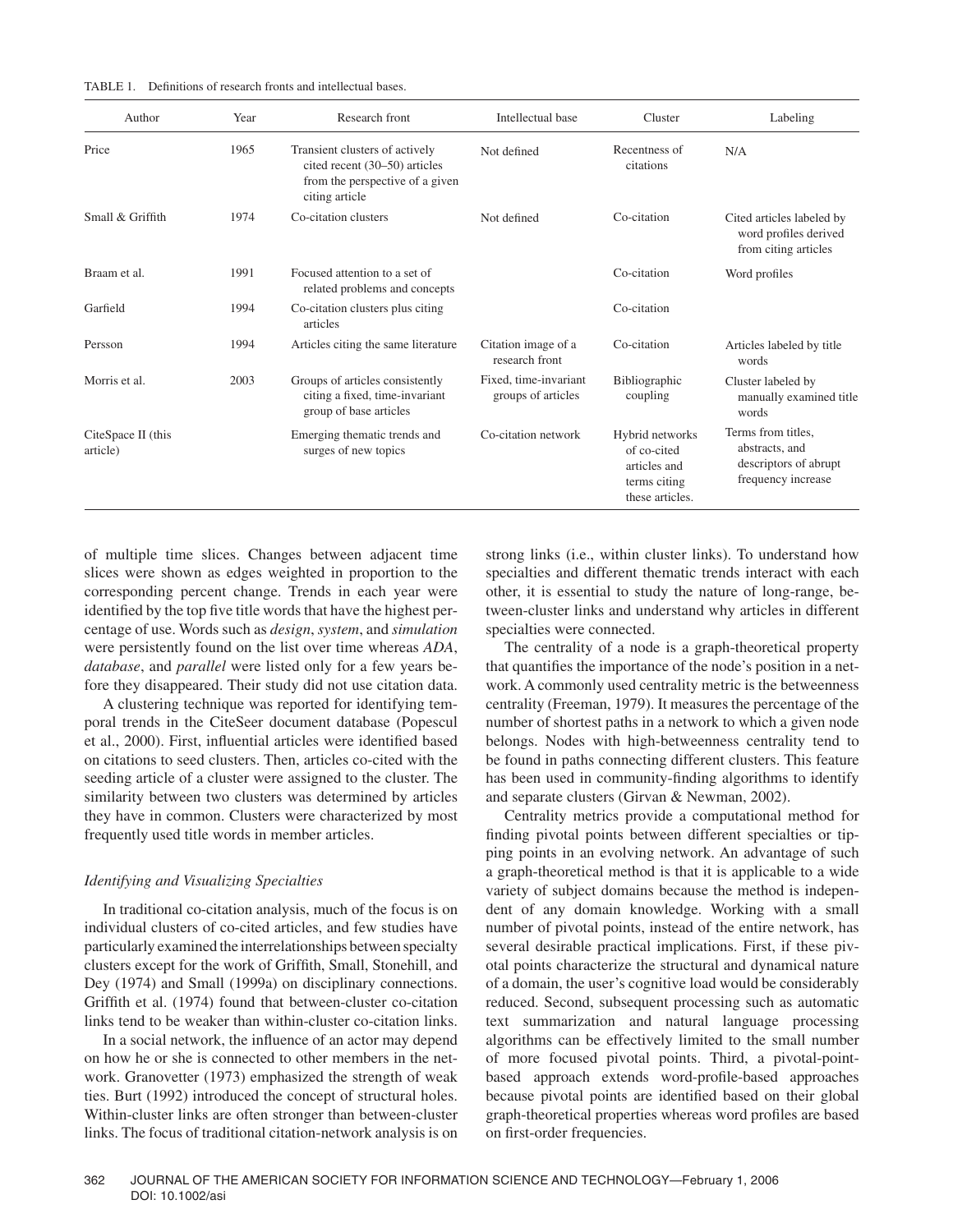Citation networks and co-citation networks have been long studied in information science and other disciplines. Garfield's historiography, for instance, is a directed graph of articles depicting citation links. HistCite is the most recent example along this line of research (Garfield, Pudovkin, & Istomin, 2003). In contrast, co-citation networks are undirected graphs (Small, 1986; Small & Griffith, 1974). An earlier example of visualizing co-citation networks is the SCI-Map system developed at the Institute for Scientific Information. Rather than using the more commonly used multidimensional scaling, SCI-Map uses a two-dimensional layout algorithm based on a geometric triangulation process. The triangulation starts with an arbitrarily chosen article and maps it to the origin of the coordinate system. Next, it places the article that has the strongest co-citation link with the first article. The position of the third article is triangulated using distances from the first two positions. The method gives the priorities to the strongest links. As a result, the network grows from the center onward. According to Small (1999b), a drawback of the process is its dependence on the order in which objects are assigned. SCI-map scales the radius of an article to the cube root of its citation frequency to represent the number of citations as the volume of a sphere.

Link reduction, or network scaling, is a practical challenge in visualizing complex networks such as co-citation networks. Real-world co-citation networks often have a large number of links. Reducing the number of links shown at a time may improve the clarity of a visualized network.

Spatial configurations of multidimensional scaling do not show links explicitly. In contrast, minimal spanning trees and Pathfinder network scaling (Schvaneveldt, 1990) select a subset of the original links and form a simplified network representation. Pathfinder networks were initially adapted for author co-citation analysis and subsequently extended to general co-citation analysis (Chen, 1999; Chen & Paul, 2001). Pathfinder network scaling relies on a triangle inequality test to determine whether a particular link should be preserved or eliminated. The selection criterion is that a single-link path's weight should not exceed that of alternative paths of multiple links. A Pathfinder network is superior than a multidimensional scaling in terms of preserving the chronological growth patterns in co-citation networks (Chen & Morris, 2003). Progressive Pathfinder network scaling is the most recent development for visualizing the evolution of a knowledge domain over time (Chen, 2004).

Several studies explored techniques for visualizing changes of bibliographic networks, including a study of the evolution of the AIDS research (Small & Greenlee, 1980). VxInsight, developed at the Sandia National Laboratories, depicts a body of the scientific literature as a threedimensional landscape (Boyack, Wylie, & Davidson, 2002). It allows users to spot trends over time by using a time-slider. Temporal patterns of the evolution of a three-dimensional co-citation landscape were animated (Chen & Kuljis, 2003).

CiteSpace is a Java application for analyzing and visualizing co-citation networks (Chen, 2004). Its primary goal is to facilitate the analysis of emerging trends in a knowledge

TABLE 2. CiteSpace I vs. CiteSpace II.

|                                                 | CiteSpace I CiteSpace II |
|-------------------------------------------------|--------------------------|
| Time slicing                                    |                          |
| Co-citation networks/intellectual bases         |                          |
| Time-slice-based thresholds                     |                          |
| Pathfinder pruning                              |                          |
| Progressive network patching                    |                          |
| Time-coded network visualization                |                          |
| n-gram term extraction                          |                          |
| <b>Burst detection</b>                          |                          |
| Sharply increased topical terms/research fronts |                          |
| Betweenness centrality                          |                          |
| Citation tree-ring visualization                |                          |
| Heterogeneous networks                          |                          |
| PubMed MeSH heading networks                    |                          |
| Time-zone views                                 |                          |
| Multithread Pathfinder                          |                          |
|                                                 |                          |

domain. It allows the user to take a time series of snapshots of a domain and subsequently merge these snapshots. The initial version of CiteSpace was used to reveal turning points in superstring revolutions in physics; however, several issues remained unresolved when we implemented the first version of CiteSpace. To distinguish the substantial changes since our earlier report (Chen, 2004), we refer to the initial version as CiteSpace I and the new version as CiteSpace II. Table 2 lists the major improvements in CiteSpace II. The most distinctive new feature is the combination of computational metrics and visual attributes of pivotal points. The motivation is to substantially reduce the user's cognitive burden as he or she searches for pivotal points in a knowledge structure.

New features of CiteSpace II are related to three central concepts: burst detection, betweenness centrality, and heterogeneous networks. A specialty is conceptualized as a mapping function between a research front and its intellectual base. This mapping function provides the basis of our conceptual framework to accommodate the three concepts. These concepts have instrumental roles in addressing three practical issues: (a) identifying the nature of a research front, (b) labeling a specialty, and (c) detecting emerging trends and abrupt changes in a timely manner.

# **CiteSpace II**

We next analyze the three practical issues and describe how they are addressed in CiteSpace II. The procedure of applying the new approach to the study of what impact triggering events may have on a research field is outlined. The conceptual model of CiteSpace II is shown in Figure 1.

# *Labeling Co-Citation Clusters*

Labeling clusters is concerned with the clarity and interpretability of co-citation clusters. The standard approach relies on word profiles derived from articles citing a cluster of co-cited articles. A pragmatic assumption is that word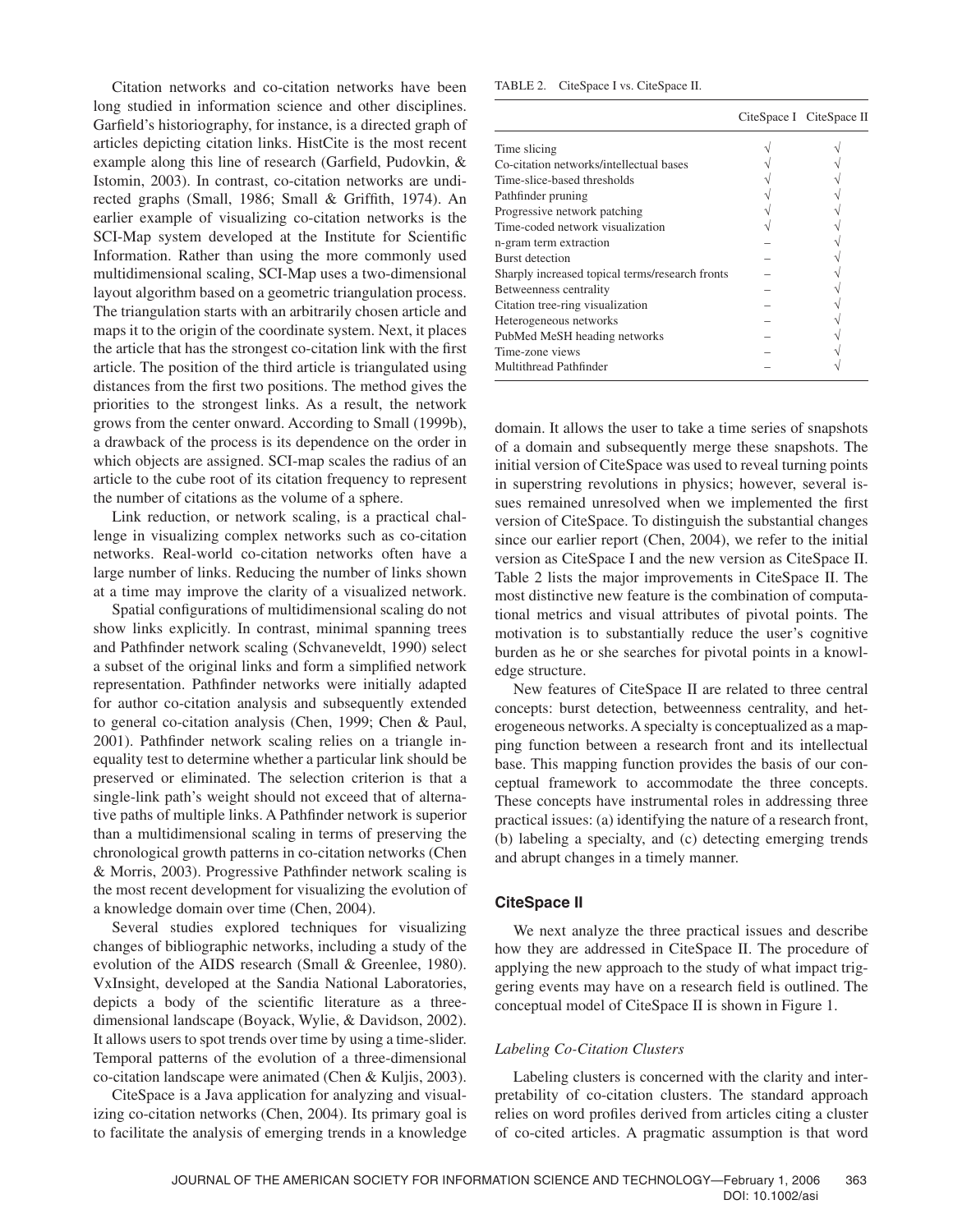

FIG. 1. The conceptual model of CiteSpace II. Time-sliced snapshots are devised to highlight changes of prominent specialties over time.

profiles characterize the nature of a co-citation cluster because the words are from articles that shape the cluster in the first place. Word-profile approaches have drawbacks. First, word profiles may not converge to a focused message. Analysts and users will make a substantial amount of sensemaking efforts to synthesize a diverse range of word profiles. Second, cluster labels based on aggregating word profiles tend to be too broad to be useful. In practice, many users would be interested in not only the most commonly used terms but also terms that can lead to profound changes. Terms associated with an emerging trend could be overshadowed by a broader and more persistent theme. For instance, a surge of interest in *health care* with reference to the threats of biological and chemical weapons may be easily outnumbered by the more dominating terms such as *biological weapons*.

An ideal labeling method should distinguish emerging trends and rapid changes at the foreground from more persistent themes at the background. Small (1999a) dealt with a similar situation when he needed to explain the nature of cross-disciplinary co-citation links. He suggested that a useful explanation should distinguish how the articles at the two ends of such a link differ and what they have in common.

Kleinberg's (2002) burst-detection algorithm can be adapted for detecting sharp increases of interest in a specialty. Although Kleinberg's original algorithm was developed to detect the bursts of single words, the algorithm is generic enough to be applied to a time series of multiword terms or citations of articles. In CiteSpace II, a current research front is identified based on such burst terms extracted from titles, abstracts, descriptors, and identifiers of bibliographic records. These terms are subsequently used as labels of clusters in heterogeneous networks of terms and articles.

# *Improving the Timeliness of Visualized Co-Citation Networks*

Using citing terms to characterize a research front may improve our understanding of its intellectual base. Co-citation analysis traditionally focuses on homogeneous networks of

co-cited articles. Newly published articles tend to be underrepresented in such networks because they may not have enough citations. In addition, word profiles are not normally regarded as part of a co-citation network. Burst-detection algorithms can identify emergent terms regardless of how many times their host articles are cited. Therefore, a new research front can be featured in the "big picture" even before it attracts enough citations.

In addition to the standard force-directed view, CiteSpace II supports a time-zone view to highlight temporal patterns between a research front and its intellectual base.Atime-zone view consists of an array of vertical strips as time zones. The time zones are arranged chronologically from left to right so that a research front points back to its intellectual base. The layout algorithm is a modified spring embedder algorithm such that the horizontal movement of an item is restricted to its own time zone, but its vertical movement is completely determined by its connections to items in other time zones. The goal is to make a specialty easily recognizable. The design of a time-zone view resembles the overall layout of time-line visualization (Morris et al., 2003). In terms of the major differences, time-zone views in CiteSpace II simultaneously show cited articles and citing terms to highlight the mapping between a research front and its intellectual base.

## *Computationally Identifying Pivotal Points*

We assume that transitions between transient research fronts are traceable in terms of citations and co-citations. Assume  $\Psi_{\alpha}$  are  $\Psi_{\beta}$  are prominent research fronts at time *t* and  $t + \Delta t$ , with corresponding landmark articles  $\alpha$  and  $\beta$  in their intellectual bases  $\Omega_{\alpha} = \Phi(\Psi_{\alpha})$  and  $\Omega_{\beta} = \Phi(\Psi_{\beta})$ . Two clusters of co-cited articles would emerge;  $\alpha$  would be the center of one and  $\beta$  would be the center of the other. Articles on paths exclusively connecting the two clusters  $\{p^{(i)}\}$  characterize the transition from  $\Psi_{\alpha}$  to  $\Psi_{\beta}$ . We refer to such  $\{p^{(i)}\}$ as pivotal points, turning points, or tipping points.

In CiteSpace I (Chen, 2004), users only have one way to identify pivotal points by visually scanning a visualized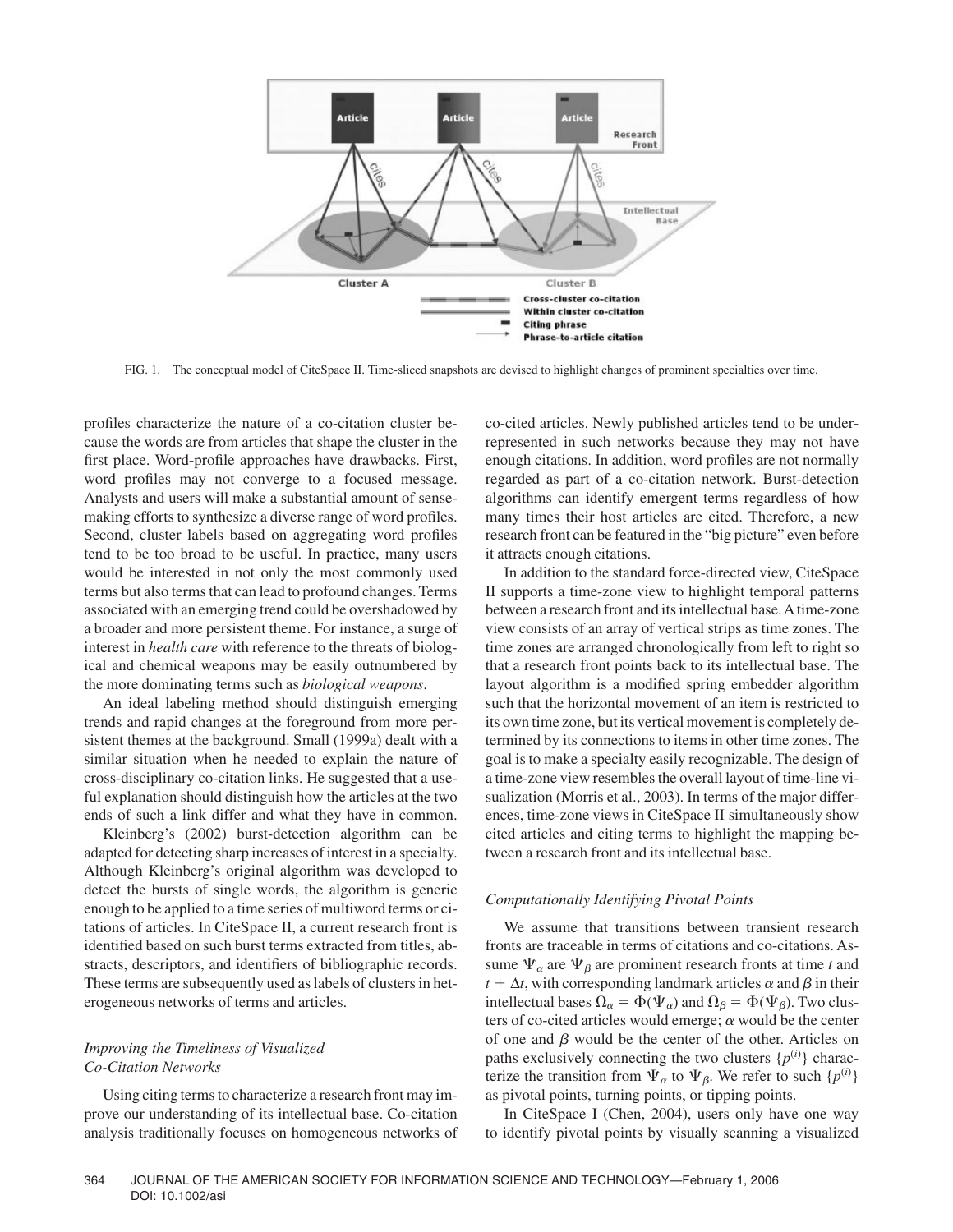network for nodes that bridge different clusters.An advantage of this approach is that no additional computing is required; however, a drawback is that users have no way to ensure that all the important pivotal points are found except by doing a brute-force visual search of all nodes in the network.

CiteSpace II makes it easier for users to identify pivotal points. In addition to inspecting salient visual attributes, the user easily can see nodes with high betweenness centrality (Freeman, 1979). Pivotal points are computationally identified and rendered so that they become preattentative, or pop out, in the visualized network. Pivotal points are highlighted in the display with a purple ring so that they stand out in a visualized network. Graph-theoretically identifiable pivotal points allow us to reduce networkwide operations to the subset of pivotal nodes only to improve the interpretability of the network.

## **Procedure**

The procedure of using CiteSpace II is described in the following steps, followed by illustrative examples to demonstrate the new features.

- 1. Identify a knowledge domain using the broadest possible term. This is to ensure that subsequent analysis covers all major components of a knowledge domain (e.g., *mass extinction*).
- 2. Data collection: Currently, the primary source of data is the Web of Science. CiteSpace II also allows users to download bibliographic records directly from PubMed, a primary repository of medical literature. The topical terms identified in the first step are used to retrieve bibliographic records from the Web of Science, including titles, abstracts, and cited references. Each bibliographic record represents a citing article whereas a cited reference included in each record is called a cited article.
- 3. Extract research front terms: CiteSpace II first collects n-grams, or terms, from titles, abstracts, descriptors, and identifiers of citing articles in a dataset. The present study

used single words or phrases of up to four words. For example, *terrorism* and *posttraumatic stress disorder* are valid terms. Research-front terms are determined by the sharp growth rate of their frequencies.

- 4. Time slicing: In CiteSpace II, users specify the range of the entire time interval and the length of a single time slice.
- 5. Threshold selection: CiteSpace II allows users to specify three sets of threshold levels for citation counts, cocitation counts, and co-citation coefficients. The specified thresholds are applied to three time slices, namely the earliest slice, the middle one, and the last one. Linear interpolated thresholds are assigned to the rest of slices. In this study, bipartite networks of research-front terms and intellectual base articles were constructed. Such networks contain three types of links: (a) co-occurring research front terms, (b) co-cited intellectual base articles, and (c) a research-front term citing an intellectual base article.
- 6. Pruning and merging: Pathfinder network scaling is the default option in CiteSpace II for network pruning (Chen, 2004; Schvaneveldt, 1990). Users choose whether to apply the scaling operation to individual networks. Pathfinder network scaling is an asymptotically expensive algorithm. CiteSpace II implements a concurrent version of the algorithm to process multiple networks simultaneously, which substantially reduces the overall waiting time. Networks  $G_i = (V_i, E_i)$  and  $G_j = (V_j, E_j)$  from different time slices may have overlapping vertices and edges, i.e.,  $V_i \cap V_j \neq \emptyset$ and  $E_i \cap E_j \neq \emptyset$ . CiteSpace II merges individual networks by taking a set union of all the vertices and selecting links that do not violate a triangle inequality condition in overlapping areas between networks. Users can choose whether to prune the merged network as a whole.
- 7. Layout: CiteSpace II supports a standard graph view and a time-zone view.
- 8. Visual inspection: CiteSpace II enables users to interact with the visualization of a knowledge domain in several ways. The user may control the display of visual attributes and labels as well as a variety of parameters used by the underlying layout algorithms. Figure 2 illustrates the visual attributes of an article node.



FIG. 2. Citation tree rings represent the citation history of an article. The color of a citation ring denotes the time of corresponding citations. The thickness of a ring is proportional to the number of citations in a given time slice. The small number next to the center of a node is the citations throughout the entire time interval.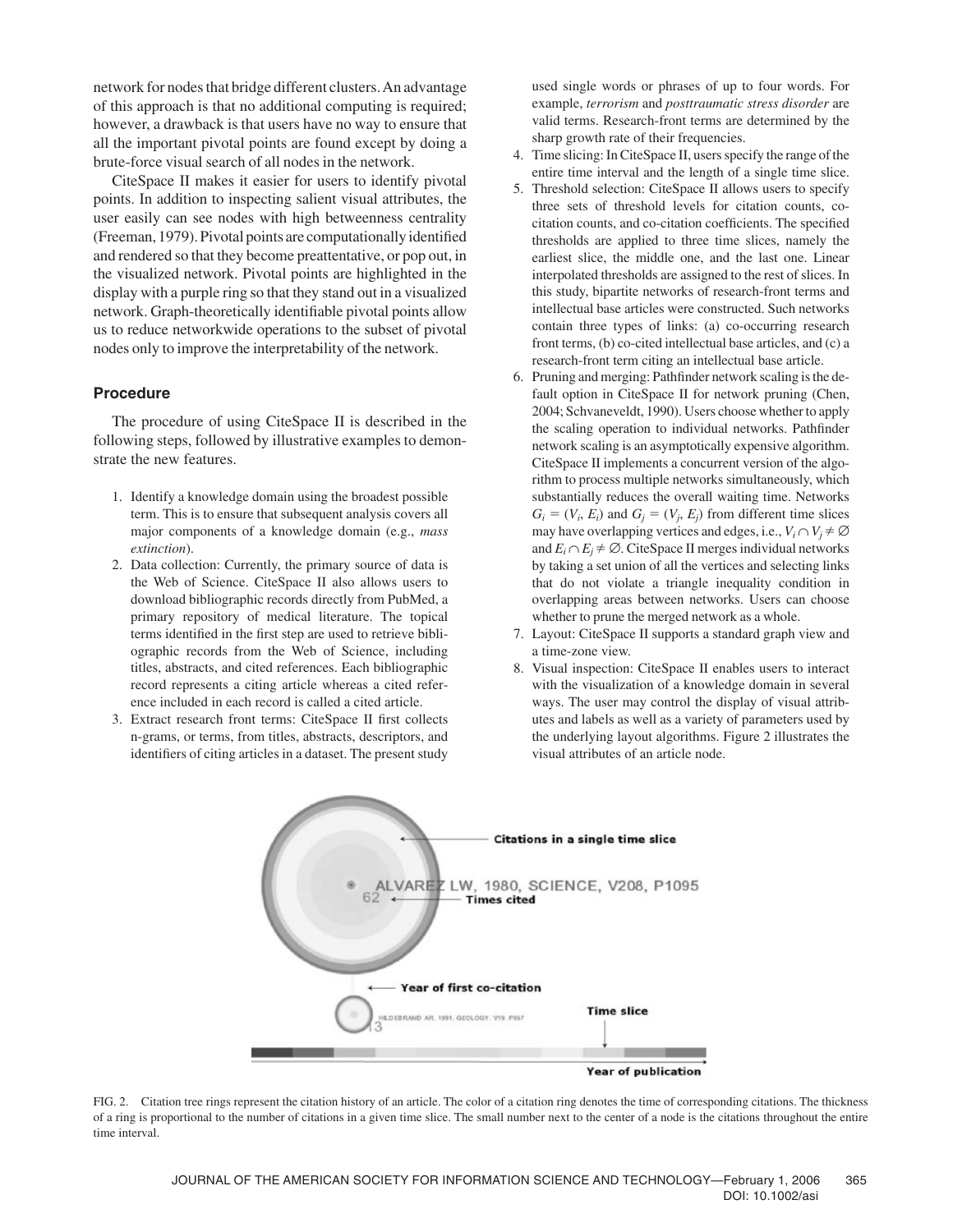9. Verify pivotal points. The significance of a marked pivotal point can be verified by asking domain experts (e.g., authors of pivotal-point articles) and/or examining the literature (e.g., passages containing citations of a pivotalpoint article). A particularly interesting direction of research is the development of tools that can automatically summarize the value of a pivotal point. Digital libraries, automated text summarization, machine learning, and several other fields are among the most promising sources of input.

#### *Case Studies*

We demonstrate the new features of CiteSpace with case studies of two research fields: mass-extinction research (1981–2003) and terrorism research (1990–2003). Both fields have experienced profound changes as a result of triggering events.

*Mass-extinction research (1981–2003).* Five major mass extinctions have taken place on Earth in the past. The most widely known mass extinction is the K-T extinctions 65 million years ago, which led to the extinction of dinosaurs. Causes of mass extinctions have been debated by catastrophists and gradualists. Catastrophists stress the role of catastrophic events in triggering mass extinctions whereas gradualists believe that mass extinctions in general are a prolonged process and that no single event can determine the course of mass extinctions. The most famous catastrophic theory is known as the impact theory, proposed in the early 1980s to explain the K-T extinctions (Alvarez, Alvarez, Asaro, & Michel, 1980). According to the theory, a gigantic asteroid hit the earth and led to the extinctions of many species. The impact crater was identified in 1990. The goal of this case study was to see to what extent emerging trends and sudden changes can be detected with reference to specialties associated with the impact theory.

There are several key questions to be answered by the case study. What is the latest research front in mass-extinction research? How did the impact-theory research front evolve over the last 20 years? What are the "hottest" research-front terms? Which articles are associated with these terms?

The input data for CiteSpace II were retrieved from citation index databases via the Web of Science based on a topic search for articles published between 1981 and 2003 on *mass extinction*. The scope of the search included four topic fields in each bibliographic record: title, abstract, descriptors, and identifiers. The search was limited to articles in English only. The resultant dataset contains a total of 771 records. A total of 333 research-front terms were detected from the four topic fields of these records. The 23-year time span between 1981 and 2003 was divided into twelve 2-year time slices. Three sets of threshold levels, namely citation threshold (c), co-citation threshold (cc), and co-citation coefficient threshold (ccv), were set as follows: (2, 1, 10), (3, 1, 0), and (3, 2, 10).

*Terrorism research (1990–2003).* The 1995 Oklahoma City bombing and the September 11, 2001, terrorist attacks are among the most traumatic terrorism events. Unlike the mass-extinction case, each event may alter the course of research. How did the research community respond to such events and ramifications? What are the emerging research fronts in this field of research? How are they related to earlier research fronts?

The terrorism research (1990–2003) dataset consists of 1,776 records resulted from a topic search on *terrorism* in the Web of Science. A total of 1,108 research-front terms were found. The entire time interval of 1990 to 2003 was divided into seven 2-year slices. The seven corresponding networks were subsequently merged into a panoramic network to depict the changes of dominating research issues over the entire 14-year time span. CiteSpace II configurations are summarized in the next section.

## **Results**

This section is organized in two parts: mass extinction (1981–2004) and terrorism (1990–2003). The following notations are used: *D*—a set of articles, *T*—a set of terms,  $G(T^1, T^2, \ldots, T^N)$ —a multipartite network of node types  ${T^{(k)}}$ , for example, *G*(*D*) and *G*(*T*, *D*),  $\Pi$ {*G<sub>i</sub>*}—a network merged from snapshot networks  ${G_i}$ ,  $\Pi$  is the merge operation, and *PF*(*G*)—a Pathfinder network of *G*.

## *Mass Extinction (1981–2004)*

We describe four visualizations of the mass-extinction dataset produced by four configurations in CiteSpace II: (a) a merged network of co-cited articles  $\Pi\{G_t(D)\},$  (b) a merged network of Pathfinder-pruned individual co-citation networks  $\prod \{PF(G_t(D))\}$ , (c) a Pathfinder-pruned hybrid network  $PF(G(T, D))$ , and (d) the Pathfinder-pruned hybrid network  $PF(G(T, D))$  shown in time-zone view.

Table 3 shows the first configuration for a 515-article co-citation network  $\Pi\{G_t(D)\}\)$ . Note that no articles were selected from the first two slices. It took less than 10 seconds to complete the process in CiteSpace II.

The most prominent article in the visualization is Alvarez-1980. It was this article that first introduced the impact theory (see Figure 3). The central area was surrounded by five densely connected clusters. In CiteSpace II, the user can select a cluster of items and find matching records in PubMed. Medical Subject Headings (MeSH) assigned to matched articles were ranked by their occurrences so that they serve as labels of the selected cluster. The number at the corner of each rectangle in Figure 3 is the number of articles in the selected region. For example, MeSH term *Geologic Sediments* was assigned to 8 of the 100 selected articles. Since PubMed primarily covers the medical literature, depending on the subject domain, articles in a visualized network may or may not have matching records in PubMed.

This  $\prod\{G_t(D)\}\$  network is the result of merging several time-slice networks. Co-citation networks do not explicitly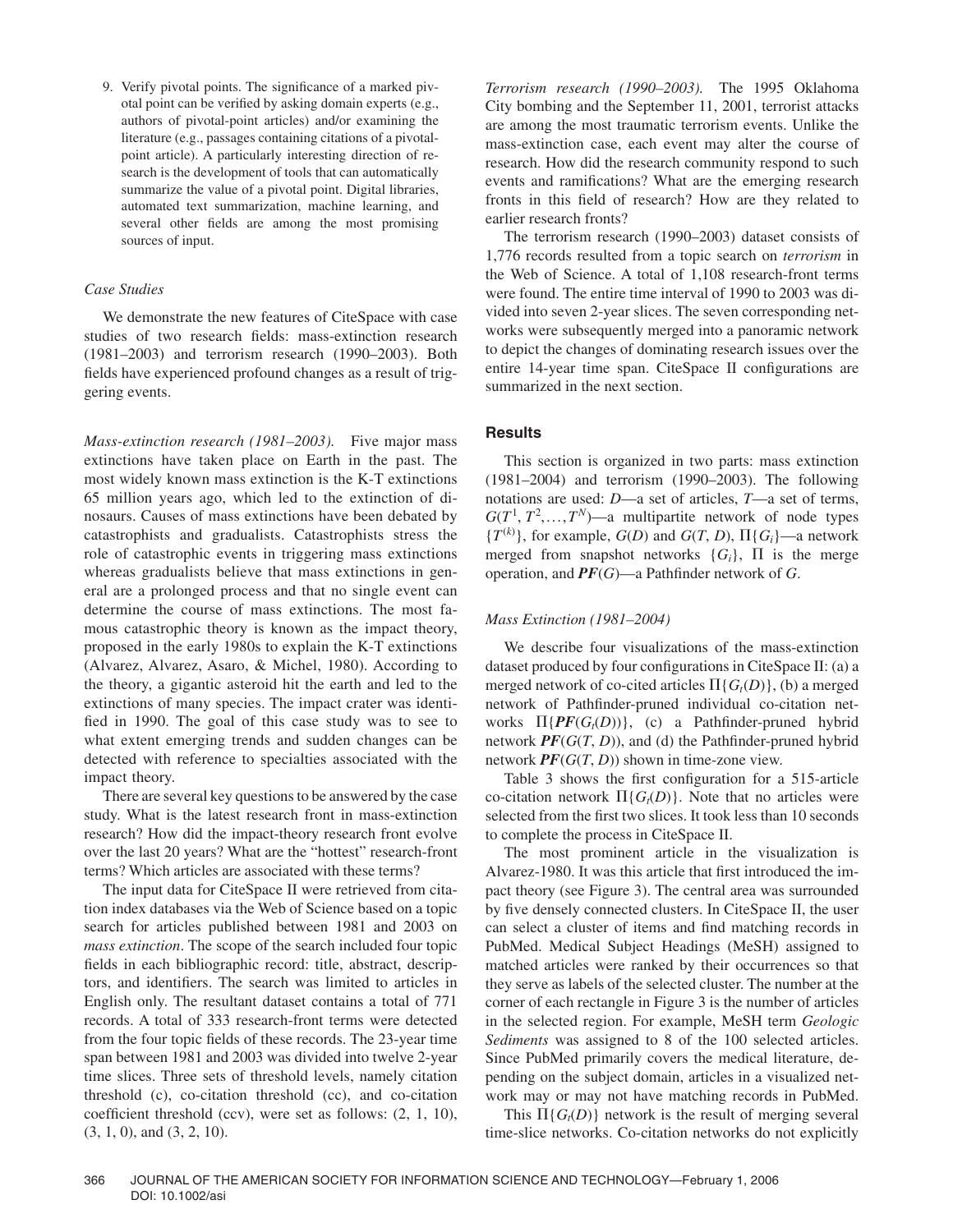TABLE 3. The construction configuration for a 515-article co-citation network.

| 2-year slices | $\mathbf{c}$   | cc                          | ccv  | No. Articles | No. Nodes | No. Links |
|---------------|----------------|-----------------------------|------|--------------|-----------|-----------|
| 1981-1982     | 2              | 1                           | 0.15 | 64           | $\Omega$  | $\theta$  |
| 1983-1984     | $\overline{c}$ |                             | 0.19 | 27           | $\Omega$  | $\Omega$  |
| 1985-1986     | 2              |                             | 0.23 | 163          |           | 14        |
| 1987-1988     | 2              | $\overline{c}$              | 0.28 | 205          | 8         | 16        |
| 1989-1990     | $\overline{2}$ | 2                           | 0.32 | 331          | 7         | 10        |
| 1991-1992     | 2              | $\mathcal{D}_{\mathcal{L}}$ | 0.36 | 1,687        | 123       | 353       |
| 1993-1994     | 3              | 3                           | 0.40 | 2,004        | 31        | 59        |
| 1995-1996     | 3              | $\mathcal{E}$               | 0.38 | 2,908        | 47        | 30        |
| 1997-1998     | 3              | 3                           | 0.36 | 4,503        | 142       | 522       |
| 1999-2000     | 3              | 3                           | 0.34 | 5,994        | 156       | 436       |
| $2001 - 2002$ | 3              | 3                           | 0.32 | 7.431        | 300       | 1,181     |
| 2003-2004     | $\overline{4}$ | 4                           | 0.30 | 7,092        | 101       | 243       |
| Total         |                |                             |      | 32,409       | 922(515)  | 2,864     |

feature research fronts; rather, they represent the footprint of a research front. As a result, such networks do not readily lend themselves to answer questions such as: "Why did a particular cluster of co-cited articles emerge? Which research front is being involved?"

The second configuration generated a 541-article network  $\prod\{PF(G_t(D))\}$ , merging individual Pathfinder networks of co-cited articles. In addition, lower threshold levels were assigned to the earlier time slices. It took 24.6 seconds to complete the process. The results are summarized in Table 4.

The lower threshold levels increased the number of selected articles in the 1981–1982 and 1983–1984 slices, although these newly selected articles were cited only once in the dataset. These articles were not selected by the first configuration. These articles appeared to be widely co-cited. In 1981–1982, 1,555 co-citation links were found among 62 articles. Similarly, 2,964 co-citation links were found among 156 articles in 1985–1986.As shown in Figure 4, these articles are essentially one or two co-citation links away from Alvarez-1980 (Alvarez et al., 1980). The cluster located to the

right of the visualization was apparently formed recently because the prevalent red rings in this cluster indicate that they were cited in 2003–2004. Highly cited articles in this cluster include Bowring-1998, Renne-1995, Hallam-1997, and Wignall-1992. Raup-1982 is the second most highly cited article in the older cluster centered at Alvarez-1980.

The third configuration specifies a hybrid network of research-front terms and intellectual-base articles. The most recent cluster is positioned as the upper cluster in Figure 5. This cluster includes research-front terms such as *Late Frasnian*, *Atomospheric CO2*, and *carbon cycle*. The central area is associated with research front terms such as *Cretaceous-Tertiary Boundary* and *Late Cretaceous*, which are the key concepts of the impact theory.

In addition to the three visualizations, a time-zone view is shown in Figure 6, which emphasizes the temporal relationships. The time-zone view reveals three remarkable clusters stretched over time. Each cluster corresponds to a specialty in mass-extinction research. The lowest major cluster in the map, full of green lines if shown in color, is the K-T extinction



FIG. 3. A 515-node network of co-cited articles on mass extinction (1981–2004) based on twelve 2-year slices. Five clusters and the central area are marked by MeSH terms assigned to articles in individual clusters. MeSH terms were retrieved from PubMed on demand. The number at the corner of each rectangle is the number of articles found in the cluster. The youngest cluster is a 100-article cluster in the lower left of the visualization.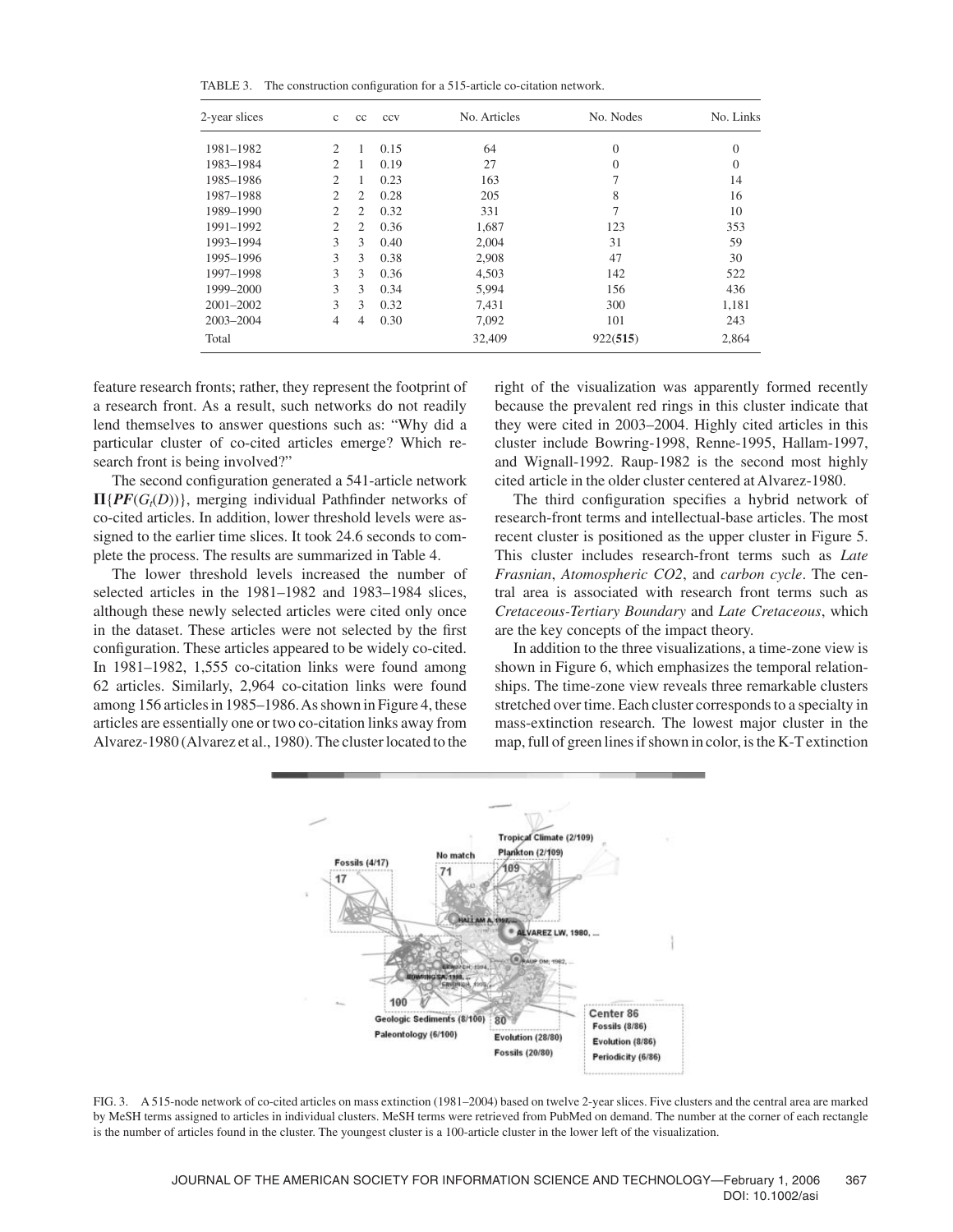TABLE 4. The second configuration, including Pathfinder pruning and lower threshold levels.

| 2-year slices | c cc ccv | No. Articles | No. Nodes (unique) | No. Links |  |
|---------------|----------|--------------|--------------------|-----------|--|
| 1981-1982     | 1 1 0.35 | 64           | 62                 | 1,555     |  |
| 1983-1984     | 1 1 0.35 | 27           | 26                 | 325       |  |
| 1985-1986     | 1 1 0.35 | 163          | 156                | 2,964     |  |
| 1987-1988     | 2 2 0.35 | 205          | 8                  | 16        |  |
| 1989-1990     | 2 2 0.35 | 331          | 7                  | 10        |  |
| 1991-1992     | 2 2 0.35 | 1.687        | 123                | 353       |  |
| 1993-1994     | 3 3 0.35 | 2.004        | 31                 | 60        |  |
| 1995-1996     | 3 3 0.35 | 2,907        | 47                 | 30        |  |
| 1997-1998     | 3 3 0.35 | 4,497        | 142                | 523       |  |
| 1999-2000     | 4 4 0.35 | 5,990        | 59                 | 68        |  |
| 2001-2002     | 4 4 0.35 | 7,427        | 145                | 364       |  |
| 2003-2004     | 5 5 0.35 | 7,091        | 53                 | 93        |  |
| Total         |          | 32,393       | 859(541)           | 6,361     |  |



FIG. 4. The network of 541 co-cited articles based on 12 Pathfinder-pruned snapshot networks. The first three slices now present in the visualization. The most prominent cluster (i.e., the cluster to the right) also is the most recent one.



FIG. 5. A 569-node hybrid network of cited articles and citing terms (Time taken  $= 28$  s).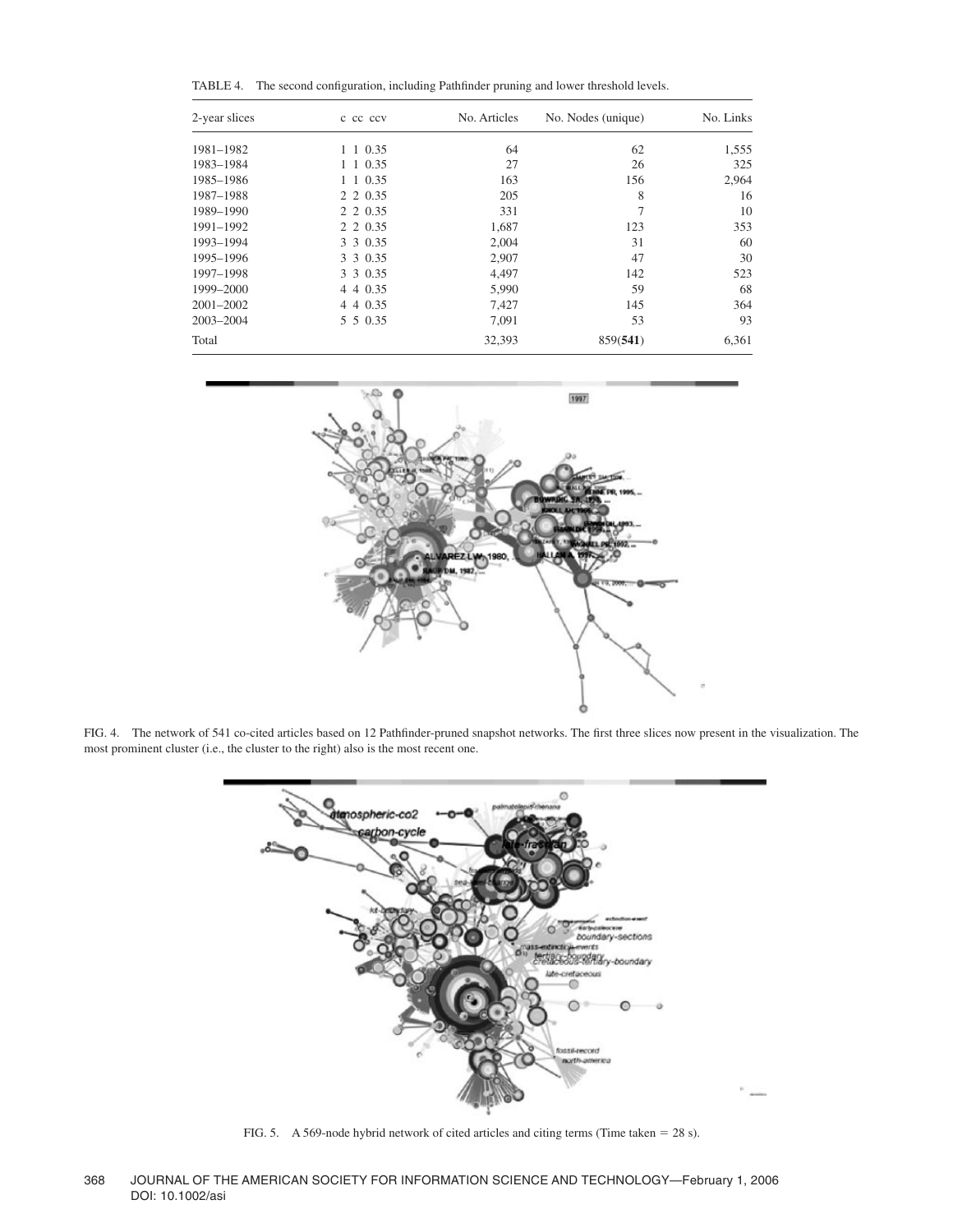

FIG. 6. A time-zone view of mass-extinction research, showing three prominent lines of research: the K-T extinction thread (the second-lowest cluster), the Late Frasnian extinction thread (the middle cluster), and the Permian extinction thread (the upper cluster).

debate thread. Starting with Alvarez-1980, this thread maintained a strong presence for the next 10 years until it started to diminish in 1991–1992 and disappeared from the map after 1995–1996. Many articles in this cluster were still cited in 2003–2004, as indicated by the color of their outmost rings of citations. The most recent research-front terms include *North America*, *fossil record*, and *Late Cretaceous*.

The middle cluster, consisting of yellow links, started before the 1980s and ended in 1997. The thread contains articles Johnson-1985 and Copper-1986. The size of this thread is smaller than the K-T extinction thread. Because the thread has a research-front term *Late Frasnian*, we call it the Late-Frasnian thread. On a geological scale, the Frasnian Age is part of the Late Devonian Period between 386 and 375 million years ago. Late Devonian mass extinction is one of the five major mass extinctions at the boundary between the Frasnian and Famennian ages. Explanations for this mass extinction include an episode of global cooling, and associated lowering of sea level, and Meteorite impacts.

The cluster near the top of the map is predominated by orange links, representing an evolving thread. It started with Wignall-1992 (Wignall, 1992), reinforced by Bowring-1998, and recently added Becker-2001 (Becker, Poreda, Hunt, Bunch, & Rampino, 2001). *Permian-Triassicboundary* and *South China* are two research-front terms detected in 2001. Becker-2001 is entitled "Impact Event at the Permian-Triassic Boundary." A simple search on the Web for "Becker, Permian, and Triassic" confirmed that Becker-2001 presented evidence for a major impact associated with the Permian mass extinction. Becker et al. (2004) published a more recent article in *Science* entitled "Bedout: A Possible End-Permian Impact Crater Offshore Northwestern Australia." Bedout is the name of a crater. Its significance to the Permian mass-extinction research is expected to be

comparable to that of the Chicxulub crater to the K-T impact theory. The discovery of the Chicxulub crater dramatically boosted the credibility of the K-T impact theory. Encouraged by the successful puzzle-solving experience, many scientists appear to have adapted the same approach to solve a different puzzle—by applying the impact theory to an earlier mass extinction. Finding the impact crater is the next logical step. Identifying a Permian-Triassic boundary impact crater has attracted the attention of many researchers. It was in this context that the current research front has emerged.

The time-zone visualization along with three questions (see Figure 7) were sent to Dr. Paul Wignall at Leeds University in the United Kingdom to verify the aforementioned observation because he authored two pivotal-point articles in the Permian extinction thread (Wignall & Hallam, 1992; Wignall & Hallam, 1993). He confirmed that the K-T extinction debate was slowing down since the mid 1990s because much of the debate was resolved as a result of the discovery of the Chicxulub impact crater: "Many people still work on this extinction event but many others have now moved to look at the end-Permian mass extinction, which is why there is continued interest in my work." The research front term *Late Frasnian* was first found in 1997 in this thread. In answering the question of why the thread in the middle appears to come to an end, Wignall explained that the thread was related to Copper's work on the Late Devonian mass extinction. It has not been an active line of research primarily due to the lack of supporting data.

In summary, the time-zone view conveys a picture of the decade-long trends consistent with the observation of a domain expert. The K-T extinction thread ended about the time the Permian extinction thread started to take off. Was it because scientists were encouraged by the outcome of the K-T extinction debate? The recent series of work by Becker et al.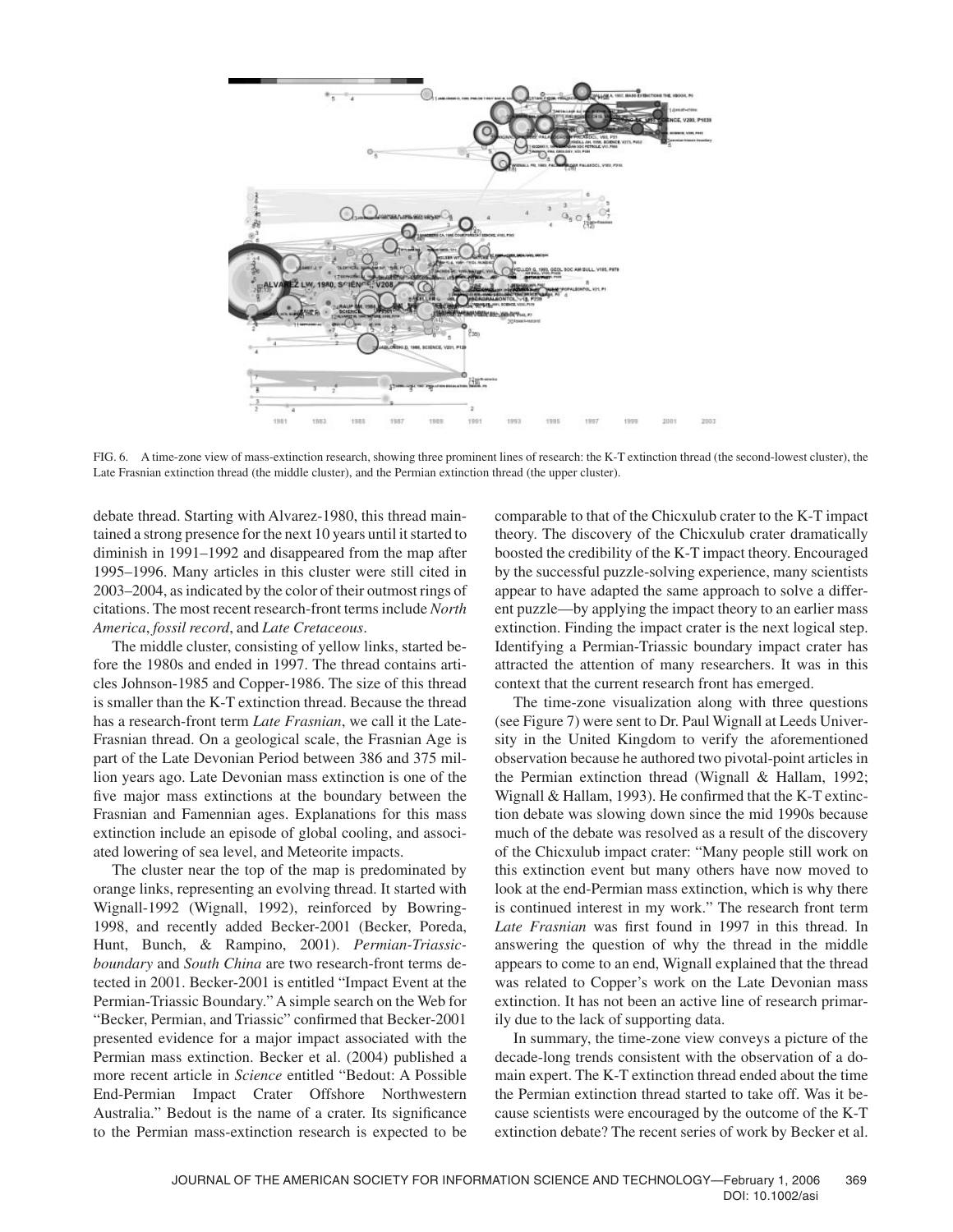

FIG. 7. The time-zone visualization along with three questions sent to Dr. Wignall for comment. He is the author of two pivotal-point articles identified in the visualization.

(2004) indeed bears a considerable amount of resemblance to the K-T debate in the 1980s, notably the impact theory and the search for the impact crater. It would be very revealing to track how this thread will evolve in the near future.

Compared with earlier visualizations, the new methods in CiteSpace II have improved the clarity and interpretability of visualizations. In our 2002 case study of mass-extinction research (Chen, Cribbin, Macredie, & Morar, 2002), the goal was to reconstruct the history of a scientific field by visualizing the evolution of its co-citation network not only chronologically but also retrospectively. The most cited article can be identified by the tallest citation bar, and the mainstream specialty can be identified by the color groupings based on Principal Component Analysis. Walter Alvarez's (1997) book was used as the primary source to interpret the three-dimensional models—a two-dimensional co-citation network as the base map and a one-dimensional citation profile. Although three-dimensional models vividly reproduced

the growth of the citation landscape, identifying emerging trends in such models turned out to be a challenging task. The new visualizations in CiteSpace II enable us to identify not only groundbreaking articles such as Alvarez et al. (1980) but also critical points in the course of transition from one specialty to another. Identifying pivotal points purely based on the topological properties of a network has practical values. For example, one can quickly identify a small number of domain experts and seek their advice on specific issues. In the following example, several domain experts are identified in this way as part of an in-depth validation of the method.

#### *Terrorism Research (1990–2003)*

Merging seven snapshot networks led to a 335-node hybrid network of terms and articles. Threshold levels are summarized in Table 5. It took 8 seconds to build the merged

TABLE 5. The CiteSpace configuration used for visualizing the terrorism research dataset (1990–2003). Threshold levels are set for citations (c), co-citations (cc), and co-citation coefficients (ccv). The number of articles in each slice is the total number of articles that were cited within the slice. The number of nodes is the number of articles and terms that pass the thresholds. The number of links is the number of links within a slice.

| 2-year slices | c cc ccv | No. Articles | No. Nodes (unique) | No. Links |  |
|---------------|----------|--------------|--------------------|-----------|--|
| 1990-1991     | 2 1 0.10 | 1,455        | 15                 | 27        |  |
| 1992-1993     | 2 1 0.11 | 1,372        | 32                 | 137       |  |
| 1994-1995     | 2 1 0.12 | 1,527        | 12                 | 19        |  |
| 1996-1997     | 2 1 0.14 | 2,735        | 109                | 1,504     |  |
| 1998-1999     | 3 2 0.15 | 3,037        | 31                 | 75        |  |
| 2000-2001     | 3 2 0.18 | 5,518        | 47                 | 211       |  |
| 2002-2003     | 3 2 0.22 | 18,366       | 182                | 649       |  |
| Total         |          | 34,010       | 428(335)           | 2,622     |  |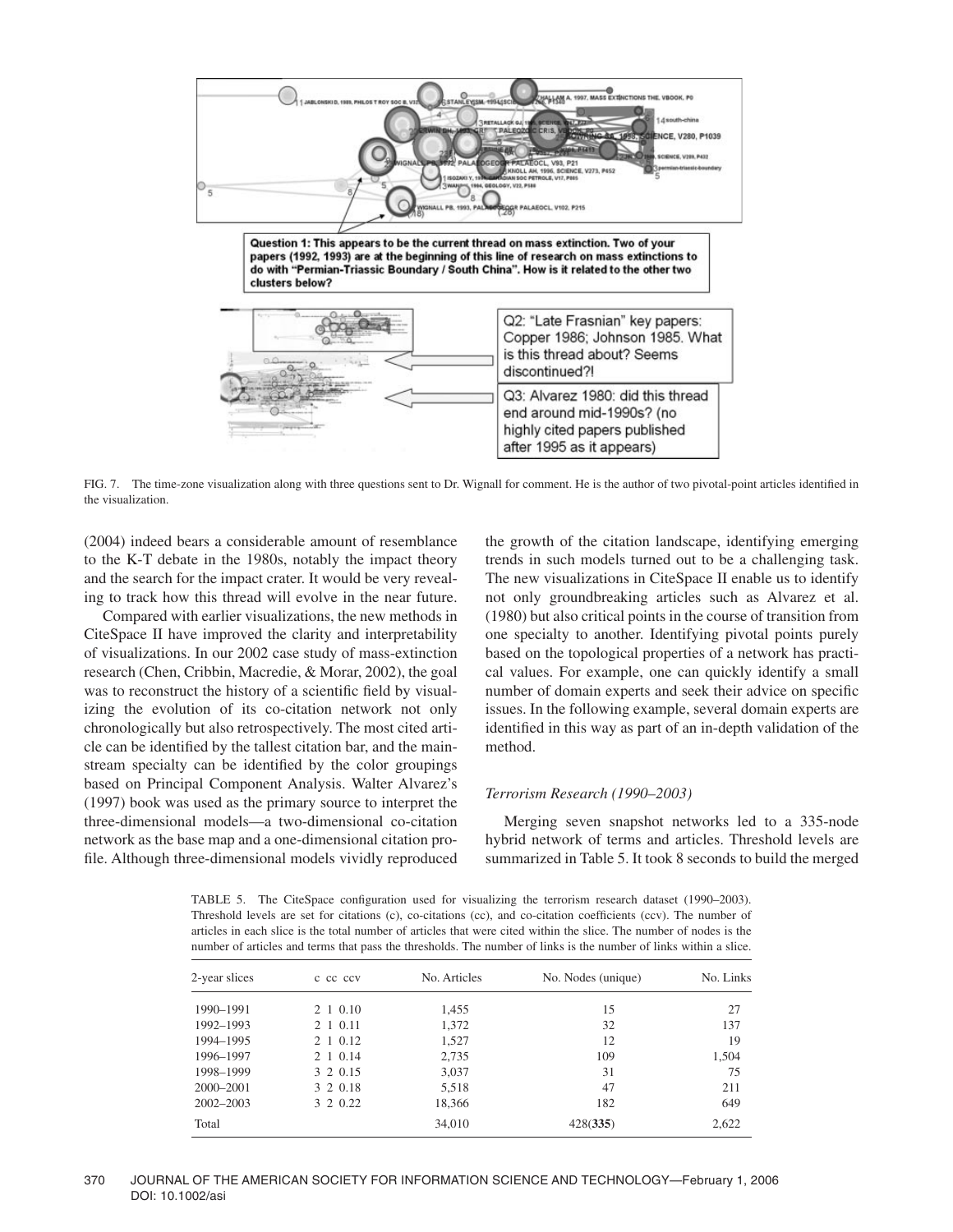

FIG. 8. Three prominent clusters emerge in the 335-node hybrid network of cited article (intellectual bases) and citing terms (research fronts): CA: body injuries in terrorist bombing (upper left, green), C<sub>B</sub>: health care systems in response to the threat of mass destructive biological and chemical weapons (upper right, yellow-orange), and C<sub>C</sub>: psychological-psychiatric impacts of September 11, 2001, terrorist attacks (lower central, orange).

network in CiteSpace II on an IBM ThinkPad with a 1.6 GHz Pentium processor and 1 GB RAM.

CiteSpace II implements a multithread version of Pathfinder to reduce the overall waiting time. When Cite-Space II was configured to extract a Pathfinder network from each slice in this example, the process took 20 seconds to complete. Given the rich information it represents, this is expected to be a reasonable trade-off.

The terrorism research map has three prominent clusters (see Figure 8): (a) Cluster  $A(C_A)$  is body injuries in terrorist bombing (upper left, green), containing research-front terms *body injuries* and *terrorist bombing*; (b) Cluster B (C<sub>B</sub>) is health care in response to the threat of biological and chemical weapons (upper right, yellow-orange), containing terms *health care* and *chemical weapons*, and (c) Cluster C (C<sub>C</sub>) is psychological and psychiatric impacts of the September 11, 2001,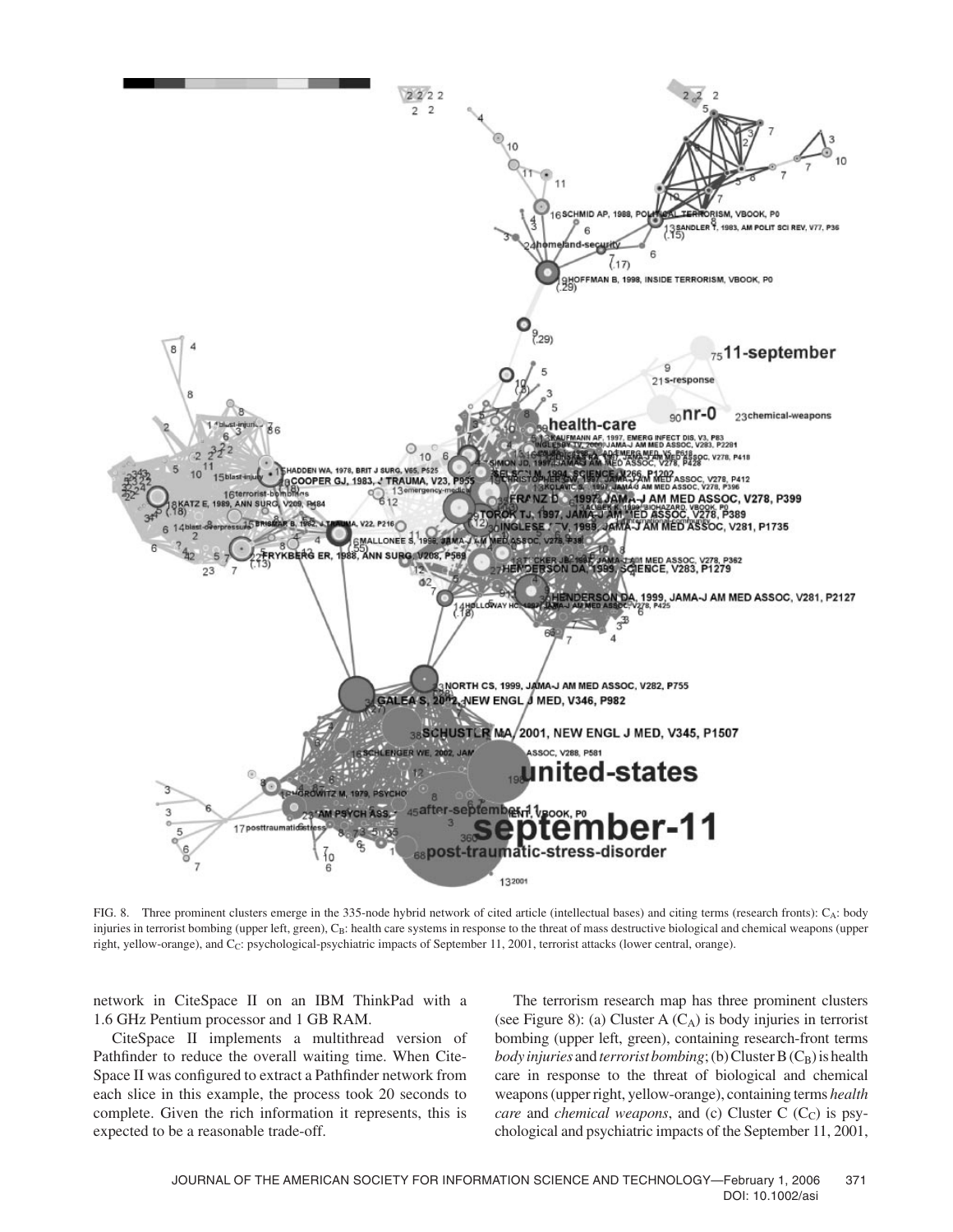attacks (lower middle, orange), containing the terms *September 11*,*United States*, and *posttraumatic stress disorder*.

CA represents the specialty on body injuries in terrorist bombing, especially from surgeons' perspectives. It includes intellectual-base articles such as Cooper-1983 (Cooper, Maynard, Cross, & Hill, 1983), Frykberg-1988 (Frykberg, Tepas, & Alexander, 1989), and Katz-1989 (Katz, Ofek, Adler, Abramowitz, & Krausz, 1989).  $C_B$  represents the health-care specialty, containing two substructures. Its left half is in bright yellow, and its right half is in orange. The left half includes the term *emergency medical*, and the right one is dominated by the term *health care*. Both parts are concerned with the vulnerability of the health care and emergency systems in response to the potentially massive damages caused by biological and chemical weapons.  $C_A$  and  $C_B$  are connected via a single pivotal point Mallonee-1996 (Mallonee et al., 1996) (centrality  $= 55\%$ ). The pivotal article reported a comprehensive study of the casualties caused by the 1995 Oklahoma City bombing. It is connected to  $C_A$  because it dealt with body injuries and casualties in a terrorist bombing. On the other hand, it also is connected to  $C_B$  because of the large number of injuries and casualties caused by the Oklahoma City bombing, which is a central concern of  $C_B$ .

 $C_{\text{C}}$  represents the specialty that is concerned with psychological and psychiatric disorders as a result of the September 11, 2001, attacks. The PTSD thread includes a 2001 PTSD survey Schuster-2001 (Schuster et al., 2001), a 2002 PTSD survey Galea-2002 (Galea et al., 2002), and a 1999 PTSD study of the Oklahoma City bombing North-1999 (North et al., 1999). Galea-2002 and North-1999 also are identified as pivotal points. Galea-2002 is the single bridge between  $C_A$  and  $C_C$  whereas North-1999 is the single

bridge between  $C_B$  and  $C_C$ .  $C_B$  and  $C_C$  are connected by a pivotal link between Holloway-1997 (Holloway, Norwood, Fullerton, Engel, & Ursano, 1997) and North-1999. Holloway-1997 resides in  $C_B$ , which is about the health care preparedness in response to possible mass destructive terrorism attacks; the psychological perspective of Holloway-1997, among other issues, echoes the PTSD aspect of terrorism research. The only other link between  $C_B$ and C<sub>C</sub> is via a single term: *United States*.

The significance of North-1999 in the entire "big picture" became clearer as we examined the context of its citations. At a glimpse, one can easily and intuitively find articles that are worth a closer look. In CiteSpace II, users can examine the details at several levels. At the top level, the labels of the most prominent items are displayed by default. CiteSpace II provides a number of interactive controls for users to adjust the amount of information shown at this level based on various threshold values. At the second level, the user can bring up one-line reference details by a single click on a node in the network. The user can access further details by a double click on a node.

Figure 9 shows a local view of the overview visualization in Figure 8. This view shows a number of pivotal points between the three clusters (i.e.,  $C_A$ ,  $C_B$ , and  $C_C$ ) and the titles of pivotal-point articles. Two of them are associated with the 1995 Oklahoma City bombing: Mallonee-1996 on body injuries and North-1999 on PTSD among the survivors. Post-September 11, 2001, studies of PTSD heavily drew upon the experiences and findings from the Oklahoma City bombing. On the other hand, the research focus shifted from the survivors of the direct blast in the Oklahoma City bombing, as studied by North-1999, to wider populations. PTSD studies



FIG. 9. Three prominent research fronts in the field of terrorism research.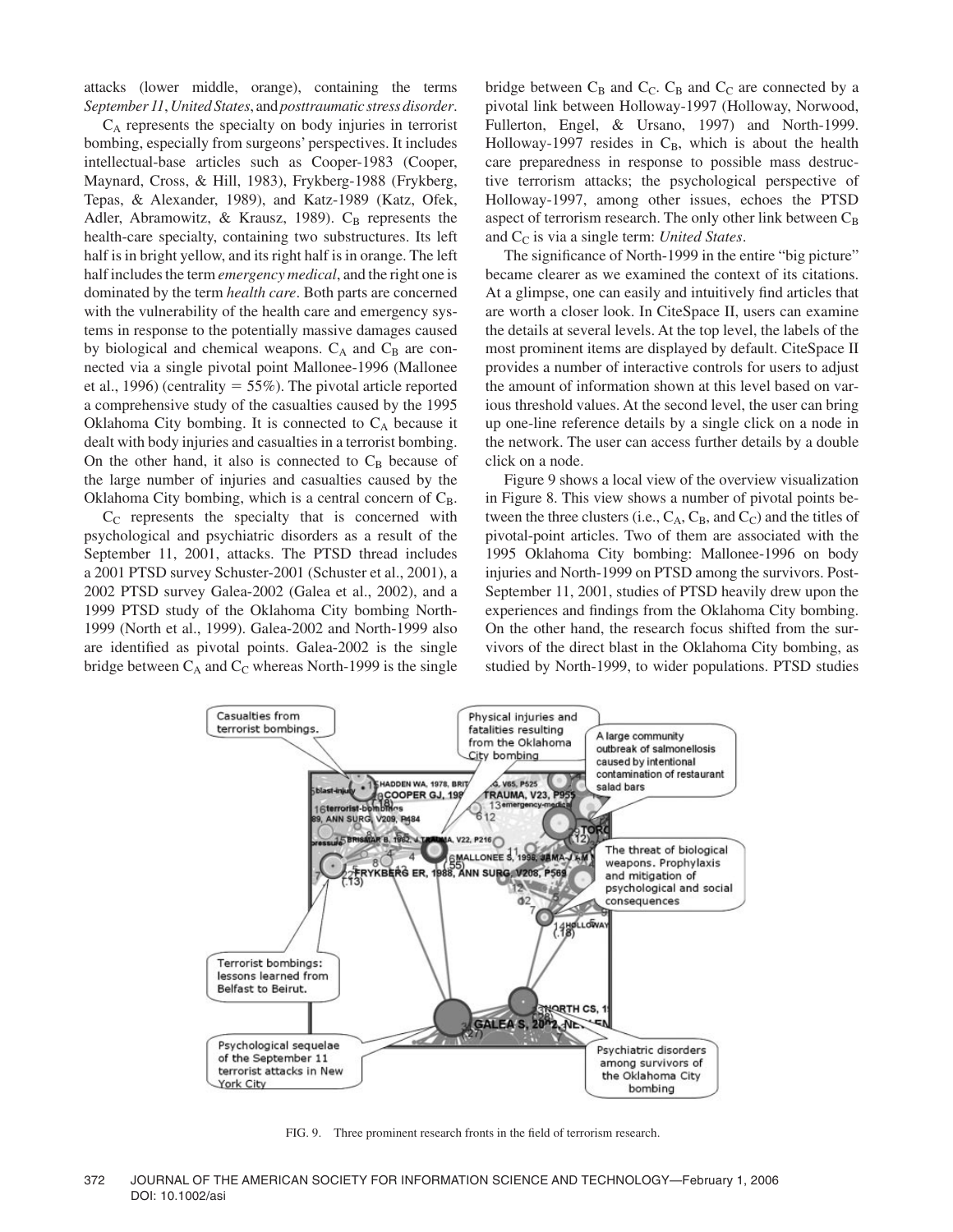of the September 11 attacks (e.g., Galea-2002; Schlenger-2001), focused on people who were indirectly exposed to the September 11 attacks in New York primarily from the mass media. CiteSpace II was able to draw our attention to the significant connection between North-1999 and Galea-2002 at a specialty level. The precise nature of the connection was discovered in a subsequent survey targeted to domain experts, namely the authors of the pivotal-point articles. The survey results are described in the following section.

We also generated a time-zone view of the terrorism research. Due to the limited space, we summarize the major findings only. Three major threads emerged. The Oklahoma City bombing thread came to an end in 1997. The most recent terms—*health care* and *after September 11*—were found in the research front of bioterrorism. The two terms were first detected in 2003. The PTSD thread was stretched across the entire time interval, suggesting that PTSD research has a long history despite the fact that it became prominent in the terrorism research only recently. PTSD research studies a broad range of stressors (e.g., triggers of stress such as natural disasters as well as terrorism). The events of September 11 added a new perspective and expanded the traditional scope of PTSD.

Table 6 lists research-front terms that emerged between 1990 and 2003. Terms associated with the September 11, 2001, attacks include *chemical-weapons* and *anthraxvaccine* in 2001, *New-York* and *posttraumatic stress disorder* in 2002, and *health-care* and *after-September* in 2003. Terms associated with the Oklahoma City bombing, including *blast-injuries* and *federal-building*, surged in 1996. Note that PTSD was spelled out as *posttraumatic* in 1996, but as *post-traumatic* in 2002 after the September 11, 2001, attacks. *Mental-health* is a closely related concept to PTSD; frequencies of both terms jumped up substantially in 1996 after the Oklahoma City bombing.

# **Evaluations**

The nature of identified pivotal points was evaluated in two ways: (a) a questionnaire to authors of pivotal-point articles as domain experts and (b) content analysis of passages in which pivotal-point articles were cited and co-cited. Due to the limited space, we only present the questionnaire in this article.

A questionnaire containing four questions was e-mailed to authors of pivotal-point articles. The goal of the evaluation was to verify that these pivotal points indeed represent a crucial point in an intellectual transition, a shift of focus, or a change of perspective in the knowledge domain in question. In the questionnaire, we asked each domain expert about the significance of their pivotal-point articles and the nature of connections to neighboring pivotal-point articles. The questionnaire was e-mailed to eight domain experts along with hyperlinks to high-resolution images. Three experts were not reachable because their e-mail addresses were no longer valid. The remaining five experts replied and answered all questions. Due to the limited space, we discuss one expert's answers in detail and summarize other experts' answers. Further details are available from the author upon request.

Galea-2002 and North-1999 are the two pivotal-point articles in the PTSD cluster. Dr. Sandro Galea, the first

TABLE 6. Research-front terms surged between 1990 and 2003.

| Terms<br>Frequency             |     | Terms<br>Frequency        |    | Terms              |      | Frequency      |
|--------------------------------|-----|---------------------------|----|--------------------|------|----------------|
| 2003                           |     | 1999                      |    |                    | 1995 |                |
| health-care                    | 47  | $biological-weapon(s)$    | 16 | peace-process      |      | 10             |
| after-September                | 32  | emergency-medical         | 11 | couple-violence    |      | 7              |
| care-workers                   | 9   | emergency-management      | 6  | emergency-room     |      |                |
| attacks                        | 8   | 1998                      |    | common-couple      |      | 6              |
| security                       | 7   |                           |    | sarin-vapor        |      | 6              |
| 2002                           |     | organophosphate-poisoning | 9  | major-trauma       |      | $\overline{5}$ |
|                                |     | 1997                      |    |                    | 1994 |                |
| New-York                       | 111 | terrorist-bombings        | 15 |                    |      |                |
| post-traumatic-stress-disorder | 70  | blast-overpressure        | 14 | national-security  |      | 8              |
| North-Korea                    | 30  | warfare-agents            | 10 |                    | 1993 |                |
| homeland-security              | 24  | Tokyo-subway              | 9  | united-states      |      | 21             |
| international-community        | 14  | mass-disaster             | 8  | international-news |      | 6              |
| bin-laden                      | 13  | biological-terrorism      |    | criminal-justice   |      | 5              |
| health-protection              | 13  | gastrointestinal-tract    | 6  | nuclear-weapons    |      | 4              |
| 2001                           |     | lung-injury               | 6  |                    |      |                |
| 11-september                   | 75  | traumatic-events          | 6  |                    | 1992 |                |
| chemical-weapons               | 23  | <b>Buenos-Aires</b>       | 3  | Northern-Ireland   |      | 8              |
| America's-response             | 20  |                           |    | gulf-war           |      | 6              |
| anthrax-vaccine                | 11  | 1996                      |    | political-violence |      | 6              |
|                                |     | blast-injuries (injury)   | 29 | United-Kingdom     |      | 6              |
| 2000                           |     | mental-health             | 19 | blast-loading      |      | 5              |
| law-enforcement                | 14  | posttraumatic-stress      | 17 | blast-lung         |      | $\overline{c}$ |
| task-force                     | 14  | federal-building          | 6  | Iowa-state         |      | $\overline{2}$ |
| new-terrorism                  | 7   |                           |    |                    |      |                |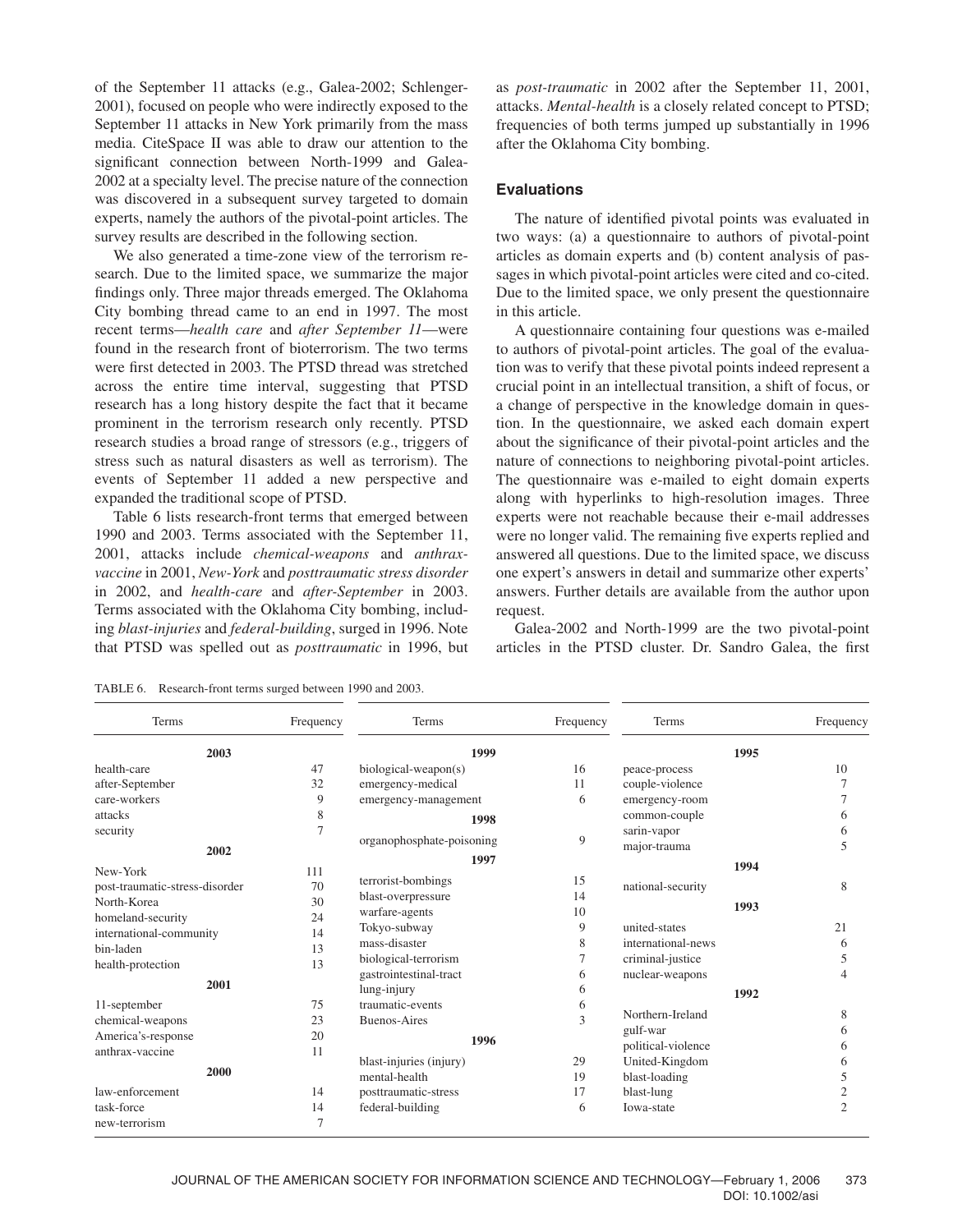author of Galea-2002, provided the following answers regarding Galea-2002.

1. *What is the significance of the issue(s) addressed by your article?*

I think our article was the first to use a validated instrument to document psychological disorders that were linked to the September 11 terrorist attacks showing the psychological consequences of terrorism. There was intense interest in the September 11 attacks and our article provided some empiric rationale for the speculation about potential consequences of the attacks.

2. *What was the major impact or implication of your article on subsequent research?*

There have been a number of articles that have been published after the September 11 attacks, all discussing in some respect the psychological consequences of those attacks/ potential implications of terrorism. I think our article (a) established the importance of terrorist events for population mental health (b) clearly laid out the fact that persons in the general population (not just victims) can have psychological disorders after a mass disaster.

- 3. *Your article has been frequently cited together with the following pivotal points (see details in the table). Could you explain the possible nature of such connections?*
	- North, C.S., et al. (1999) Psychiatric disorders among survivors of the Oklahoma City bombing. JAMA, 282(8), 755–762.
	- Mallonee, S., et al. (1996) Physical injuries and fatalities resulting from the Oklahoma City bombing. JAMA, 276(5), 382–387.

I think the "real link" is the first of these two articles. The September 11 attacks were perceived as the "next" big attack after the Oklahoma City bombing and as such early after the attacks there were a lot of references to Oklahoma City. The North paper was the "standard" paper after the Oklahoma City bombing and as such people inevitably made comparisons between the two (very different) papers.

4. *In your opinion, does your article represent a shift of focus, or a change of perspective?*

I think our article identified "everyone in the city" as potentially at risk for PTSD after terrorism, this is not an uncontroversial observation and broadens what people previously thought of as "exposures" to a disaster. In that regard yes, it represents a change in perspective. Subsequent articles have embraced that perspective, although others have contested it.

Other experts also offered their comments, including Dr. Eric Frykberg on pivotal-point article Frykberg-1988 in CA and Dr. Todd Sandler on pivotal-point article Sandler 1983 (Sandler, Tschirhart, & Cauley, 1983). Dr. Carol North provided valuable insights and interpretations in a 30-minute telephone interview.

Frykberg explained the significance of Frykberg-1988 in  $C_A$ : "as a collective review of hundreds of bombing incidents in the literature, it represents the first time to my knowledge that the patterns and severity of injury of casualties of terrorist bombings were analyzed to derive general principles of management, showing that once patterns were identified, preparation and planning is possible to improve outcome." Frykberg-1988 introduced a new outcome measure of medical management, namely critical mortality, and concluded that triage is a critical factor in casualty outcome since accurate and rapid identification of that small minority needing immediate care is essential to saving lives in immediate jeopardy.

North-1999 is one of the two pivotal points in the PTSD cluster. North explained in a telephone interview that although the PTSD cluster appeared swiftly after the September 11 attacks, PTSD research has a long history. Earlier PTSD studies were associated with the Vietnam War, the Gulf War, and natural disasters such as earthquakes and hurricanes. Terrorism is a relatively new type of stressor in PTSD research. The sudden popularity of PTSD in terrorism research is largely due to a number of PTSD studies after the September 11, 2001, attacks. These studies, along with the earlier PTSD studies of the Oklahoma City bombing, have established PTSD as a prominent aspect of terrorism research.

North also noted the bioterrorism research front in  $C_B$  as an active area of research. Since bioterrorism is regarded as a special type of terrorism, lessons learned from terrorism research in general could be applicable to bioterrorism. As shown in a time-zone view, the research-front term *healthcare* in C<sub>B</sub> belongs to a current and active research front. North also suggested one way to distinguish the prominent PTSD studies in the cluster in terms of the populations they studied. For example, North-1999 studied the directly injured victims at the scene of the Oklahoma City bombing. Galea-2002 sampled from the entire population in Manhattan, a much broader population than the immediate victims at the World Trade Center scene. Schuster-2001 studied the prevalence of terrorism-triggered PTSD in an even broader population—the entire population across the United States. Schlenger-2002 studied populations increasingly further away from New York.

#### **Discussions and Future Work**

CiteSpace II is a system that could be potentially used by a wide range of users, notably scientists, science policy researchers, and research students, to detect and visualize emerging trends and radical changes in scientific disciplines over time. It can be used to explore the dynamics of a specialty in terms of a time-variant mapping from a research front to its intellectual base. The innovative combination of computational and visualization techniques has substantially sharpened the focus of progressive knowledge domain visualization techniques initially proposed and implemented in CiteSpace I. The results of the two case studies are encouraging, especially in light of the validations of domain experts.

The fully integrated representation of research fronts and intellectual bases in the same network visualization has three practical advantages. First, using surged topical terms rather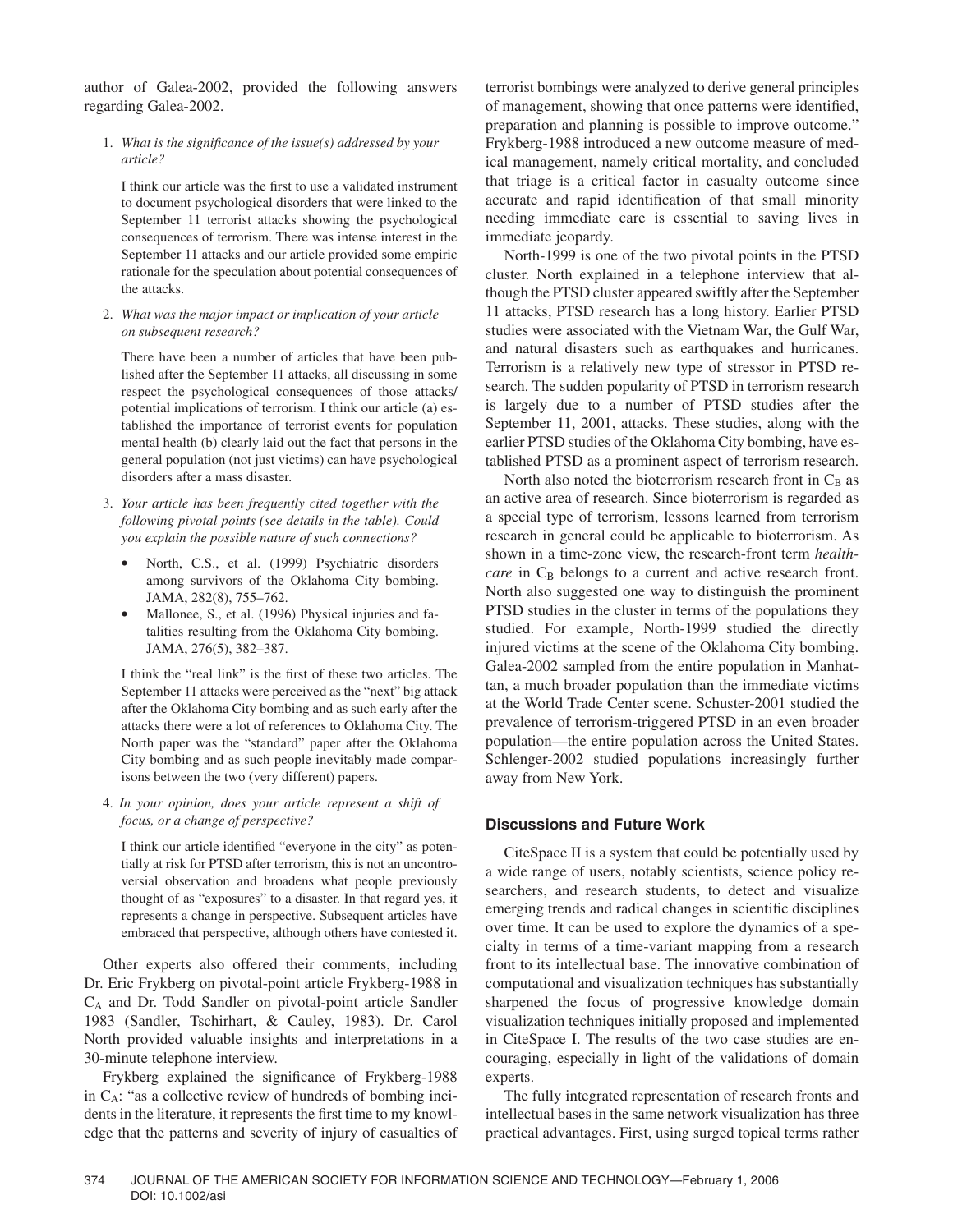than the most frequently occurring title words is particularly suitable for detecting emerging trends and abrupt changes. In visualized networks, research-front terms are explicitly linked to intellectual-base articles. This design presents a compact representation of the duality between a research front and its intellectual base. Second, research-front terms naturally lend themselves to be used as labels of specialties. Third, it overcomes a common drawback of word-profilebased labeling approaches. Aggregated word profiles may not converge to an intrinsic focus. Terms selected based on sudden increased popularity measures are particularly suitable to characterize a current research front.

The divide-and-conquer strategy has captured the dynamics of evolving specialties efficiently. The ability to identify pivotal points algorithmically largely reduces users' cognitive load. In this study, we validated the pivotal points in terrorism research with domain experts. More comprehensive evaluative studies are recommended to investigate the effect of alternative centrality metrics.

The Pathfinder algorithm extracts the most salient patterns from a network, but it does not scale well. CiteSpace II implements a concurrent version of the algorithm. The concurrent Pathfinder algorithm has substantially optimized the network scaling module, although it still took 6,000 seconds to process 14 networks and merge them into a 1,704-node network. We also are investigating parallel solutions using cluster computing techniques. Currently, an optimal configuration on a single PC is to limit the visualization to a dozen snapshot networks of 200 to 300 nodes per network so that the process can be completed within tens of seconds.

A long-term challenge is to develop a seamless environment in which users can explore the literature of a scientific discipline at various levels of granularity. Pivotal points may serve as users' signposts and help them to track an evolving specialty. Another challenging issue to be addressed is an integration of citation index and co-citation index with textprocessing techniques at the full-text level. Such integrations enable users to not only identify important patterns and relations based on citation indexing but actually access the firsthand information in original articles. In a sense, this line of research may fulfill what Vannevar Bush had envisaged in 1945.

In this article, we have described CiteSpace II as a system devised to facilitate the study of evolving specialties in the form of a time-variant duality between a research front and its intellectual base. There are several possible directions to extend the research. For example, the linkage between scientific literature and technological inventions, namely between articles and patents, has been a central topic in areas such as research policy, science and technology indicators, and knowledge diffusion (Carpenter, Cooper, & Narin, 1980; Tijssen & Vanraan, 1994); however, much work remains; users need tools that can turn a vast amount of data into crystal-clear and instructive messages.

An increasingly important link is between government funding agencies and scientists'outputs. Identifying trends in research-grant solicitations and awarded grants is vital for scientists. The ability to identify the connections between a funding trend and an existing intellectual base can substantially improve the competitiveness of universities and research laboratories. In addition to the horizontal-expansion opportunities, a number of application domains are particularly in need of trend detection and topic-tracking tools, including bioinformatics and national security-related areas such as intelligence analysis.

A far-reaching research agenda is to develop deep knowledge discovery and data-mining techniques and synergize with knowledge domain visualization challenges. The work of Swanson (1986, 1989) on discovering logically related noninteractive literature and hypothesis formation (Smalheiser & Swanson, 1998) is particularly relevant.

Due to the limited access to the full-text version of articles in various sources, we were not able to locate as many instances of citation context as we had hoped. This experience raised a practical question concerning the extent to which analysts need to access the literature. In an ideal scenario, one would have access to the full text of all the citing and cited articles from a comprehensive digital library. In reality, the closest sources include the ACM Digital Library and the IEEE Explorer. In an even more realistic setting, one would get started with full-text access to just a few core journals in a field. Open-access repositories such as arXive and CiteSeer would be good testbeds. In future work, we plan to extend and tailor our tools to analyze trends in these sources.

## **Conclusions**

In conclusion, the new features introduced to CiteSpace II for detecting and visualizing emerging trends and abrupt changes in a field of research have produced promising and encouraging results. The major findings are that

- the surge of interest is an informative indicator for a new research front;
- using heterogeneous networks of terms and articles provides a comprehensive representation of the dynamics of a specialty;
- research-front terms are informative cluster labels;
- citation tree-ring visualizations are visually appealing and semantically interpretable;
- betweenness centrality metrics identify semantically valid pivotal points.

Challenges and opportunities also are identified in this article for future work. In summary, the major challenges are to

- empirically evaluate the strengths and weaknesses of using burst terms as cluster summaries as opposed to using word profiles;
- empirically compare the pivotal points identified by betweenness centrality versus points identified by alternative centrality metrics;
- develop seamlessness environments by adapting and incorporating automated text summarization and natural language-processing techniques in addition to statistical approaches so that visual exploration and everyday scientific activities can be integrated closely;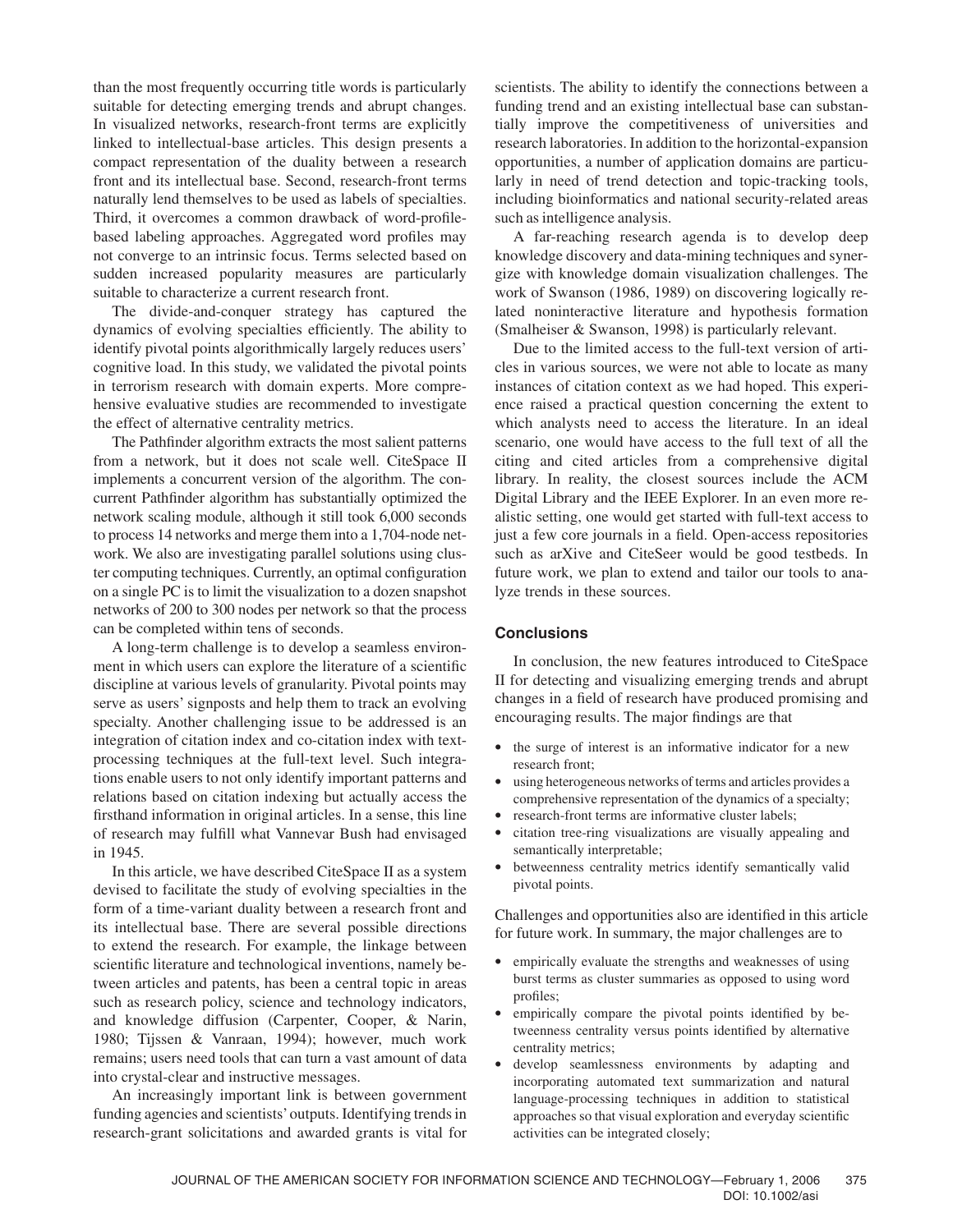- integrate the visualizations of research fronts and intellectual bases with full-text digital libraries;
- implement and compare trend detection and topic-tracking techniques;
- expand the work to heterogeneous data types such as patents and grant awards.

The provision of a tool-like CiteSpace II enables analysts to perform quantitative and qualitative studies of scientificsubject domains more easily. In terms of intellectual contributions, the study shows the potential of a practical tool for improving our understanding of a research field. The study also demonstrates how the experience and findings of the study have led to an understanding of more challenges and more opportunities ahead. By drawing the strengths from multiple disciplines, the research becomes a melting pot to turn otherwise isolated techniques into an integrative environment.

We have demonstrated the potential of an integrative approach to the visualization and analysis of the evolution of a field of research. In particular, we have focused on various practical issues concerning detecting emerging trends and abrupt changes in transient research fronts. The encouraging results indicate that this is a promising line of research with potentially wide-ranging benefits to users from different disciplines.

#### **Acknowledgments**

The author is grateful for generous help from Dr. Paul Wignall at Leeds University, England, on the mass-extinction study and Dr. Carol North, Professor of Psychiatry, Washington University School of Medicine; Dr. Sandro Galea, the Center for Urban Epidemiologic Studies, New York Academy of Medicine; Dr. Eric Frykberg, Professor of Surgery, University of Florida; and Dr. Todd Sandler, School of International Relations, University of Southern California, on the terrorism-research study. The author acknowledges a 2002 Citation Research Grant from the American Society for Information Science and Technology and the Institute for Scientific Information. CiteSpace is available at http://cluster. cis.drexel.edu/~cchen/citespace.

#### **References**

- Abt, H.A. (1998). Why some papers have long citation lifetimes. Nature, 395, 756–757.
- Allan, J., Papka, R., & Lavrenko, V. (1998). Online new event detection and tracking. Proceedings of ACM SIGIR (pp. 37–45).
- Alvarez, L.W., Alvarez, W., Asaro, F., & Michel, H.V. (1980). Extraterrestrial cause for the cretaceous-tertiary extinction. Science, 208(4448), 1095–1098.
- Alvarez, W. (1997). T. Rex and the crater of doom. New York: Vintage Books.
- Bak, P., & Chen, K. (1991). Self-organized criticality. Scientific American, 264(1), 46–53.
- Becker, L., Poreda, R.J., Basu, A.R., Pope, K.O., Harrison, T.M., Nicholson, C., & Iasky, R. (2004). Bedout: A possible end-Permian impact crater offshore of northwestern Australia. Science, 304(5676), 1469–1476.
- Becker, L., Poreda, R.J., Hunt, A.G., Bunch, T.E., & Rampino, M. (2001). Impact event at the Permian-Triassic boundary: Evidence from extraterrestrial noble gases in fullerenes. Science, 291(5508), 1530–1533.
- Boyack, K.W., Wylie, B.N., & Davidson, G.S. (2002). Domain visualization using VXinsight for science and technology management. Journal of the American Society for Information Science and Technology, 53(9), 764–774.
- Braam, R.R., Moed, H.F., & Raan, A.F.J.v. (1991). Mapping of science by combined co-citation and word analysis: II. Dynamical aspects. Journal of the American Society for Information Science, 42(4), 252–266.
- Burt, R.S. (1992). Structural holes: The social structure of competition. Cambridge, MA: Harvard University Press.
- Burton, R.E., & Kebler, R.W. (1960). The "half-life" of some scientific and technical literatures. American Documentation, 11, 18–22.
- Bush, V. (1945). As we may think. Atlantic Monthly, 176(1), 101–108.
- Carpenter, M.P., Cooper, M., & Narin, F. (1980). Linkage between basic research literature and patents. Research Management, 23(2), 30–35.
- Chen, C. (1999). Visualising semantic spaces and author co-citation networks in digital libraries. Information Processing and Management, 35(2), 401–420.
- Chen, C. (2004). Searching for intellectual turning points: Progressive knowledge domain visualization. Proceedings of the National Academy of Sciences, USA, 101 (Suppl.), 5303–5310.
- Chen, C., Cribbin, T., Macredie, R., & Morar, S. (2002). Visualizing and tracking the growth of competing paradigms: Two case studies. Journal of the American Society for Information Science and Technology, 53(8), 678–689.
- Chen, C., & Kuljis, J. (2003). The rising landscape: A visual exploration of superstring revolutions in physics. Journal of the American Society for Information Science and Technology, 54(5), 435–446.
- Chen, C., & Morris, S. (2003). Visualizing evolving networks: Minimum spanning trees versus pathfinder networks. Proceedings of IEEE Symposium on Information Visualization (pp. 67–74), Seattle, WA: IEEE Computer Society Press.
- Chen, C., & Paul, R.J. (2001). Visualizing a knowledge domain's intellectual structure. Computer, 34(3), 65–71.
- Cooper, G.J., Maynard, R.L., Cross, N.L., & Hill, J.F. (1983). Casualties from terrorist bombings. Journal of Trauma, 23(11), 955–967.
- Erten, C., Harding, P.J., Kobourov, S.G., Wampler, K., & Yee, G. (2003). Exploring the computing literature using temporal graph visualization (Tech. Rep. TR0304), University of Arizona.
- Freeman, L.C. (1979). Centrality in social networks: Conceptual clarification. Social Networks, 1, 215–239.
- Frykberg, E.R., Tepas, J.J., & Alexander, R.H. (1989). The 1983 Beirut Airport terrorist bombing: Injury patterns and implications for disaster management. American Surgeon, 55(3), 134–141.
- Galea, S., Ahern, J., Resnick, H., Kilpatrick, D., Bucuvalas, M., Gold, J., & Vlahov, D. (2002). Psychological sequelae of the September 11 terrorist attacks in New York City. New England Journal of Medicine, 346(13), 982–987.
- Garfield, E. (1994). Scientography: Mapping the tracks of science. Current Contents: Social & Behavioural Sciences, 7(45), 5–10.
- Garfield, E., Sher, I.H., & Torpie, R.J. (1964). The use of citation data in writing the history of science. Philadelphia: Institute for Scientific Information.
- Garfield, E., Pudovkin, A.I., & Istomin, V.S. (2003). Why do we need algorithmic historiography? Journal of the American Society for Information Science and Technology, 54(5), 400–412.
- Girvan, M., & Newman, M.E.J. (2002). Community structure in social and biological networks. Proceedings of the National Academy of Sciences, USA, 99, 8271–8276.
- Granovetter, M. (1973). Strength of weak ties. American Journal of Sociology, 8, 1360–1380.
- Griffith, B.C., Small, H., Stonehill, J.A., & Dey, S. (1974). The structure of scientific literatures: II. Towards a macro- and microstructure for science. Science Studies, 4, 339–365.
- Havre, S., Hetzler, E., Whitney, P., & Nowell, L. (2002). Themeriver: Visualizing thematic changes in large document collections. IEEE Transactions on Visualization and Computer Graphics, 8(1), 9–20.